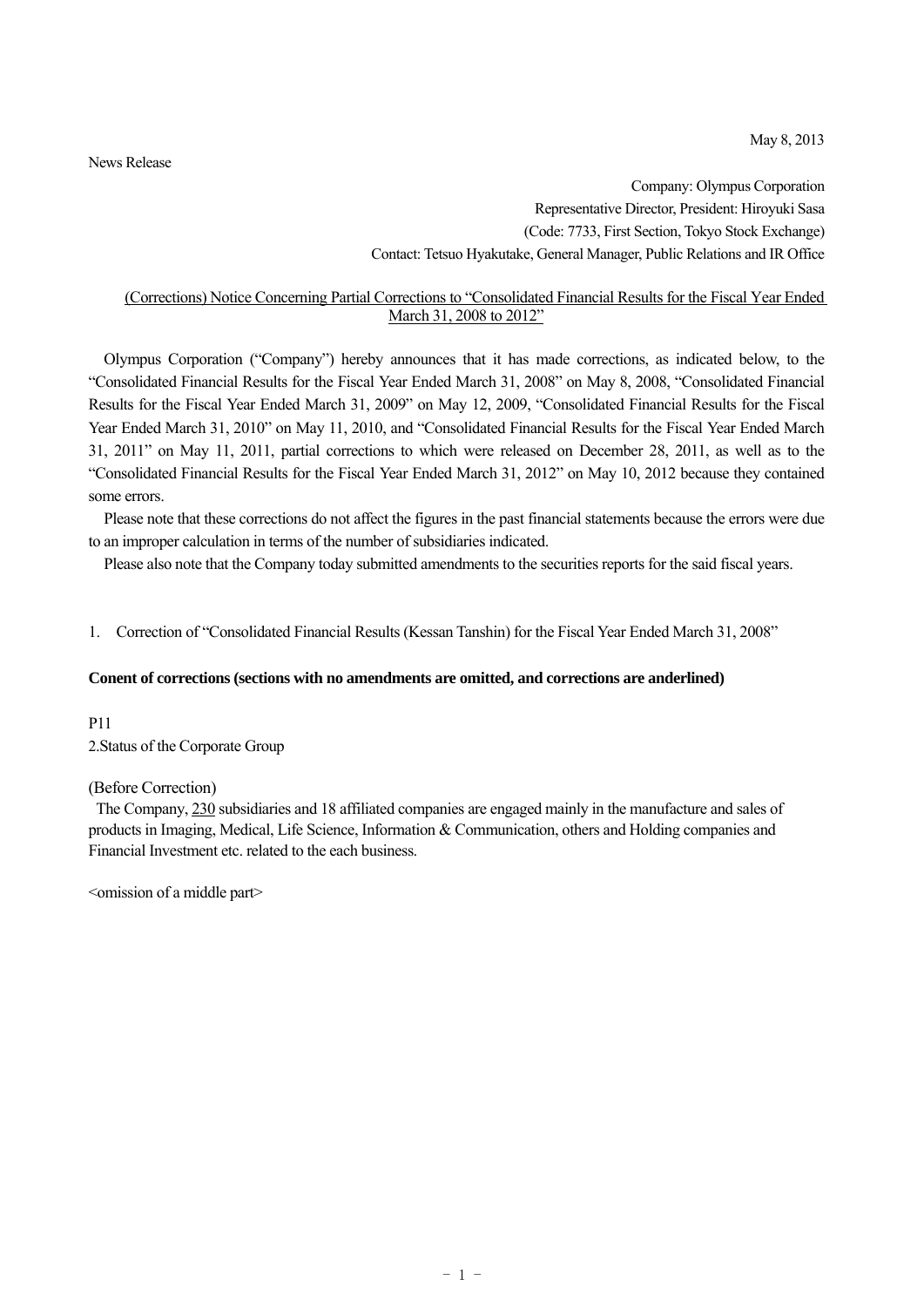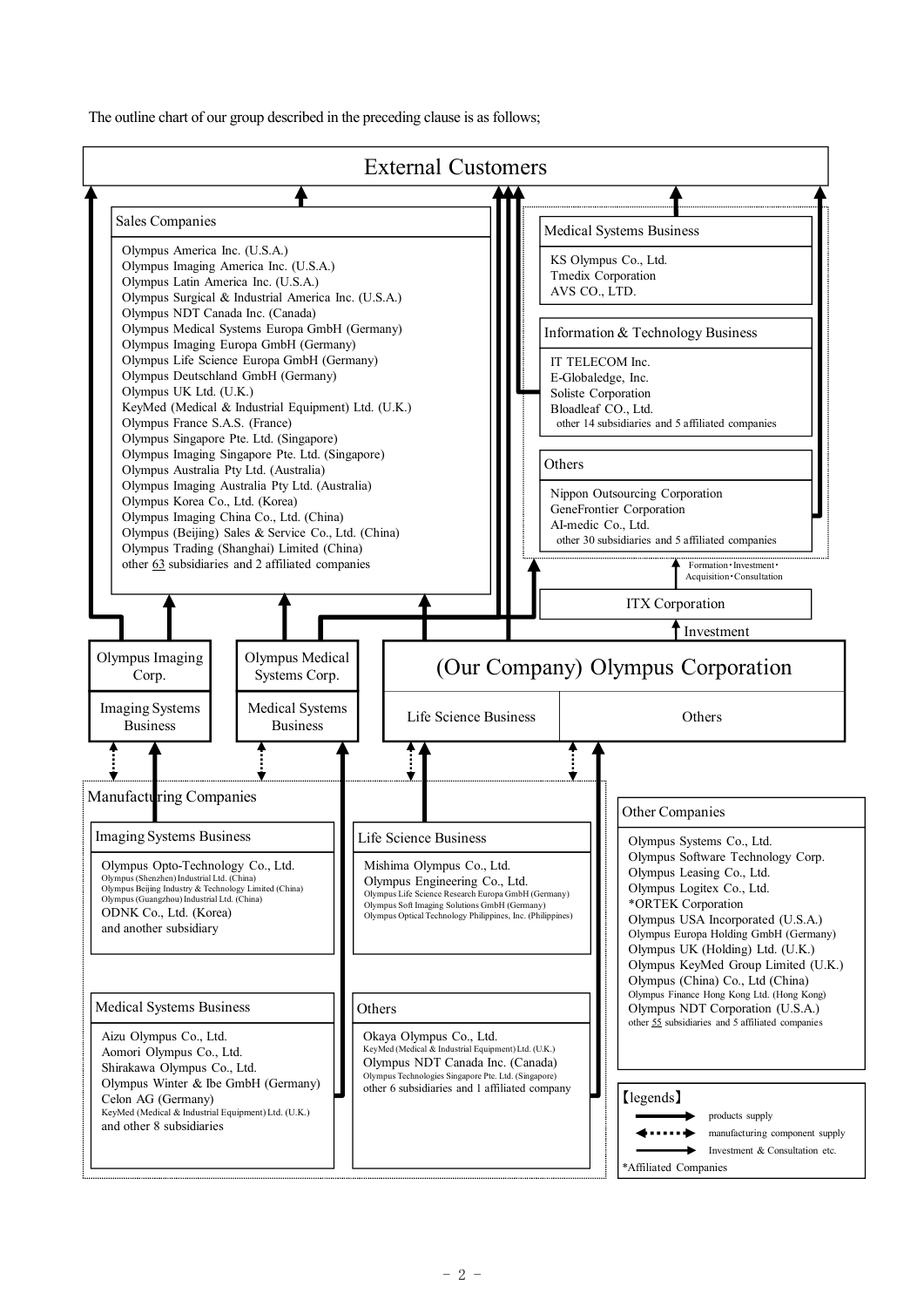The Company, 239 subsidiaries and 18 affiliated companies are engaged mainly in the manufacture and sales of products in Imaging, Medical, Life Science, Information & Communication, others and Holding companies and Financial Investment etc. related to the each business.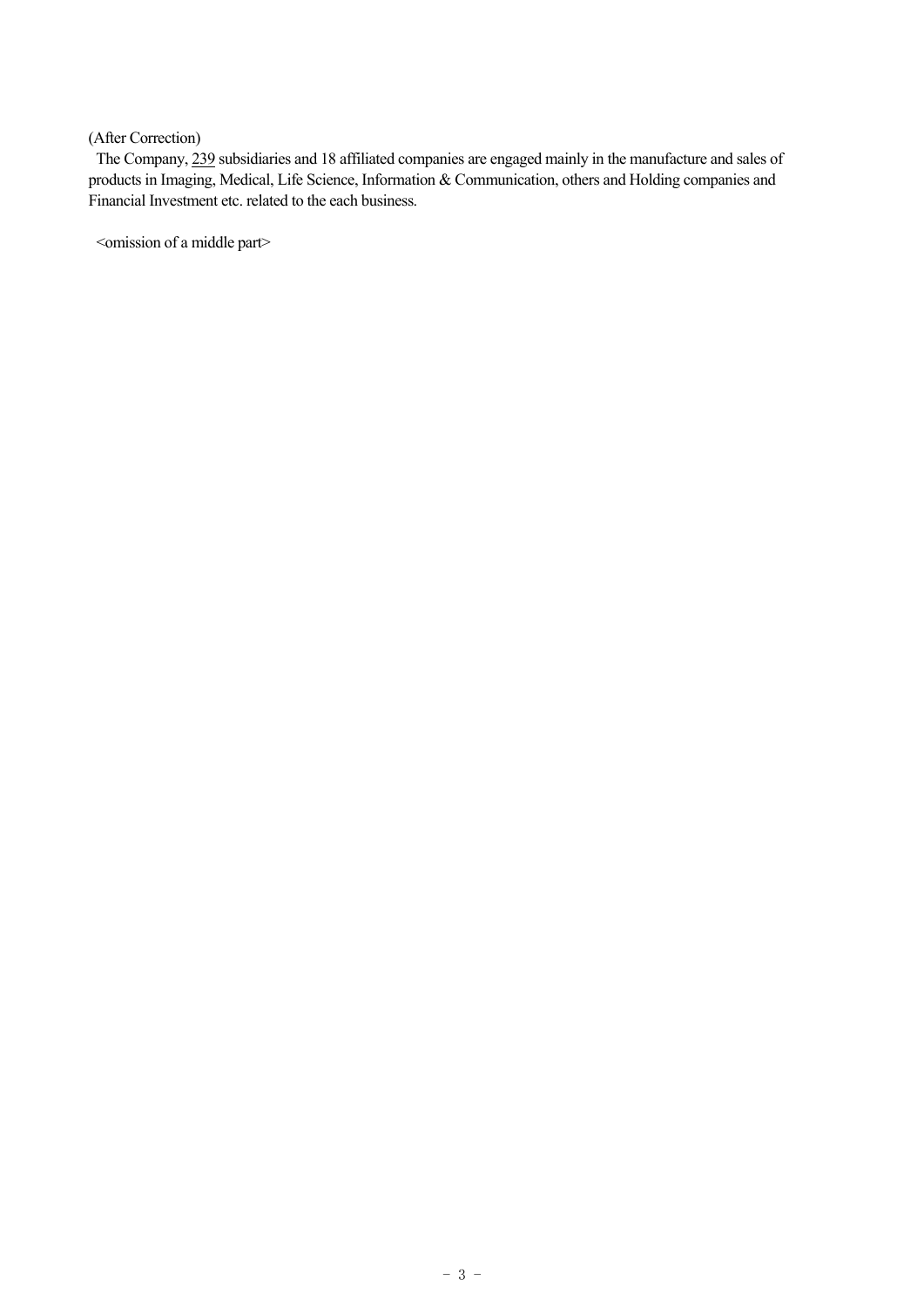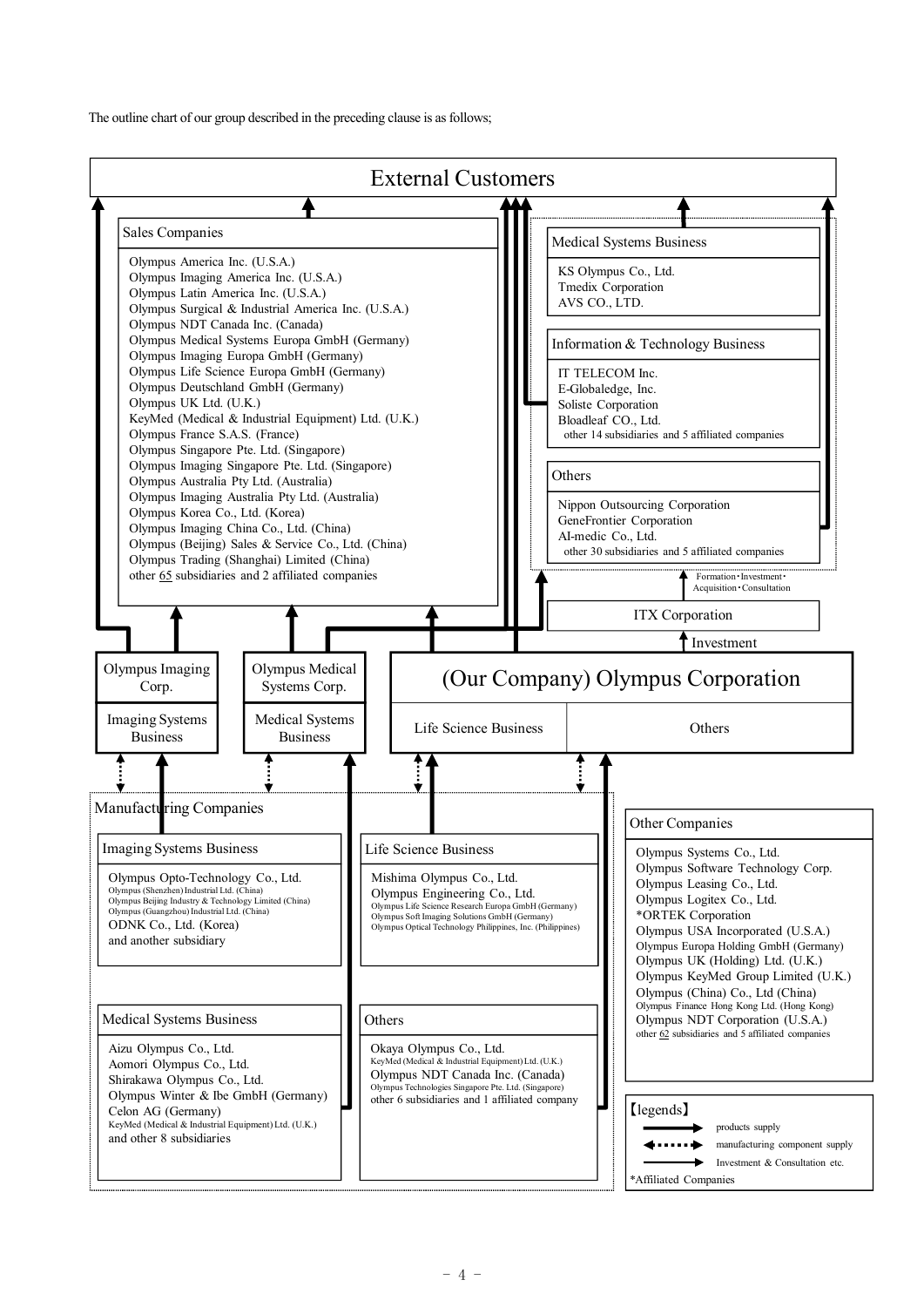# $P20$

4. Consolidated Financial Statements Important Items That Form the Basis for Preparing the Consolidated Financial Statements

# (Before Correction)

# **1. Scope of consolidation**

# 1) Number of consolidated subsidiaries: 216

Principal consolidated subsidiaries:

Olympus Medical Systems Corp., Olympus Imaging Corp., Aizu Olympus Co., Ltd., Shirakawa Olympus Co., Ltd., Aomori Olympus Co., Ltd., Olympus Opto-Technology Co., Ltd. ITX Corporation, IT Telecom, Inc., Olympus Medical Systems Europa GmbH, Olympus America Inc., and Olympus Hong Kong and China Limited

Included in these are the following 11 fund companies determined to be used as consolidated subsidiaries to segregate hidden losses on financial assets, derivative transactions, etc., and to be substantially controlled by the Company.

SG Bond Plus Fund, PS Global Investable Markets-O, Central Forest Corporation, TEAO Limited, Neo Strategic Venture, L. P., Class Fund IT Ventures, Quick Progress Co. Ltd, Global Targets SPC-Sub Fund H Segregated Portfolio, Dynamic Dragons II, SPC-Sub Fund H Segregated Portfolio, Easterside Investments Limited and Twenty-First Century Global Fixed Income Fund Limited

Newly consolidated subsidiaries: 38

Olympus Digital System Design Corp., Gyrus Group PLC, and other 36 companies

Olympus Digital System Design Corp. and other six companies are newly established subsidiaries during the fiscal year ended March 31, 2008.

Gyrus Group PLC and other 26 companies have been included into consolidation through equity participation carried out during the fiscal year.

Altis Co., Ltd. and other two companies have switched from affiliated companies accounted for under the equity method to consolidated subsidiaries due to additional acquisition of shares during the fiscal year.

Olympus Moscow Limited Liability Company has switched from a non-consolidated subsidiary accounted for under the equity method to a consolidated subsidiary effective from the fiscal year ended March 31, 2008, due to gains in materiality.

Excluded companies: 16

AOI Technologies Inc., Moranet Inc, and other 14 companies

Atlux Humanage,Inc. and other one company have been excluded from consolidated subsidiaries due to sale of shares during the fiscal year.

Moranet Inc and other five companies have been excluded from consolidated subsidiaries due to merger with other consolidated subsidiaries during the fiscal year.

AOI Technologies Inc. and other five companies have been excluded from consolidated subsidiaries due to liquidation during the fiscal year.

Olympus Microsystems America, Inc. and other three have been excluded from consolidated subsidiaries due to decrease in materiality.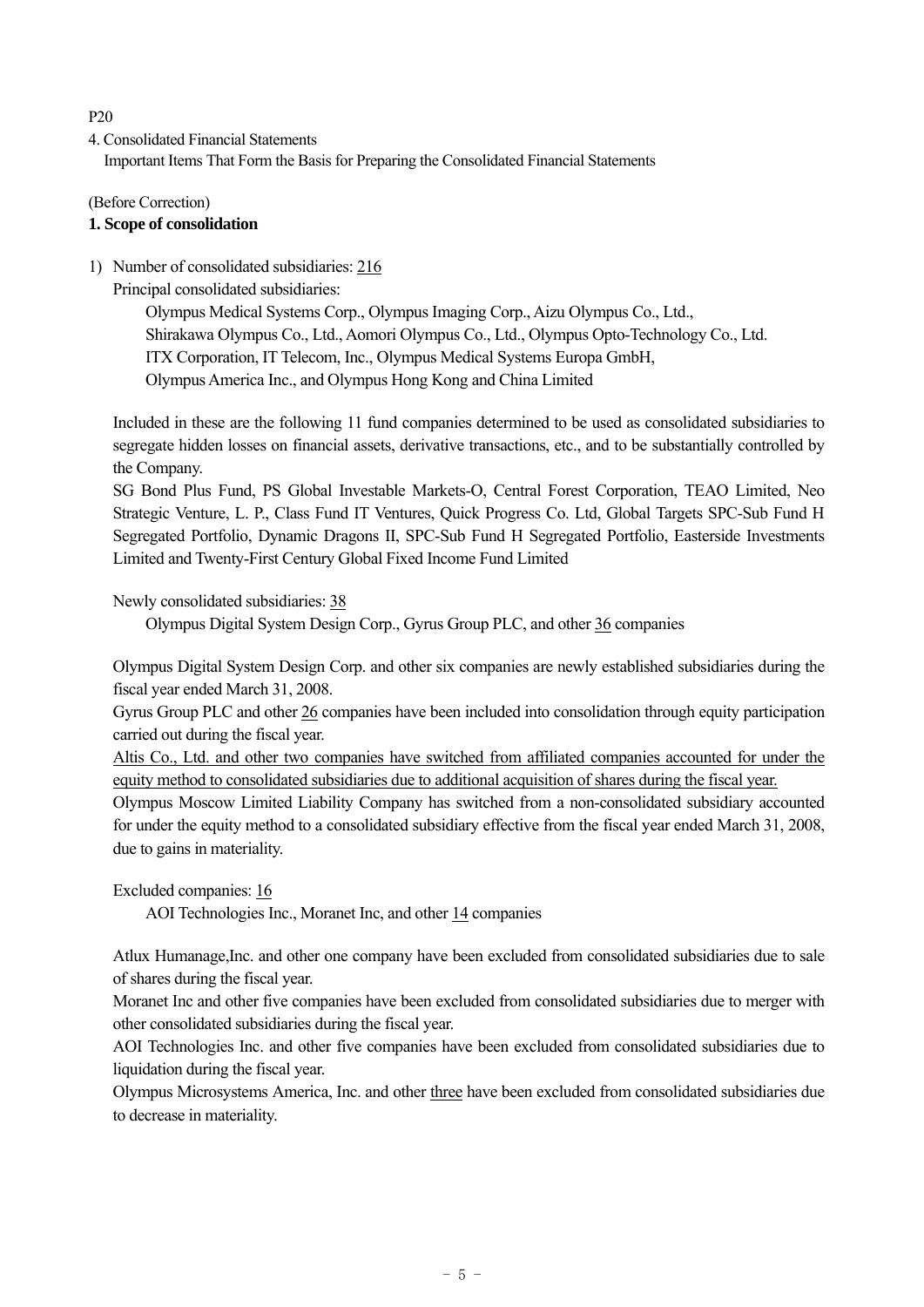2) Number of non-consolidated subsidiaries: 14 Feed Corporation, RadioCafe Inc., S.T. SIX Co., Ltd., and other 11 companies

The above non-consolidated subsidiaries are all small and not material when measured by the impact of total amounts of assets, net sales, net income, and retained earnings (based on the Company's ownership percentage) of those companies on consolidated financial statements. They have therefore been excluded from the scope of consolidation.

# **2. Application of the Equity Method**

1) Non-consolidated subsidiaries accounted for under the equity method: 2 Feed Corporation and Radio Cafe Inc.

Newly established subsidiaries: 1 (Feed Corporation) Feed Corporation became an equity participation company during the fiscal year.

Excluded subsidiaries: 3

G. C. New Vision Ventures, L.P., Beijing Beizhao Olympus Optical Co., Ltd. and other one

G. C. New Vision Ventures, L.P. has been excluded from non-consolidated subsidiaries accounted for under the equity method due to dissolution during the fiscal year.

Beijing Beizhao Olympus Optical Co., Ltd. has been excluded from non-consolidated subsidiaries accounted for under the equity method due to liquidation during the fiscal year.

Olympus Moscow Limited Liability Company has switched from a non-consolidated subsidiary accounted for under the equity method to a consolidated subsidiary effective from the fiscal year ended March 31, 2008, due to gains in materiality.

2) Affiliated companies accounted for under the equity method: 13 Principal affiliated companies: ORTEK Corporation, Adachi Co., Ltd., and Olympus Cytori Inc.

Newly established affiliated companies: 2 ADLINK Japan Inc. and Media Hanshin Co., Ltd.

Media Hanshin Co., Ltd. became an equity participation company during the fiscal year. ADLINK Japan Inc. was newly established during the fiscal year.

Excluded companies: 7

Altis Co., Ltd., Cablenet Saitama Co., Ltd., and other five companies

Altis Co., Ltd. and other two companies have been excluded from affiliated companies accounted for under the equity method due to their shifting to consolidated subsidiaries during the fiscal year. Cablenet Saitama Co., Ltd and other three companies have been excluded from affiliated companies

accounted for under the equity method due to sale of shares.

3) There are 12 non-consolidated subsidiaries and five affiliated companies that have not been accounted for under the equity method. These companies are accounted for under the equity method because the impact of all those companies on consolidated net income and retained earnings is not material.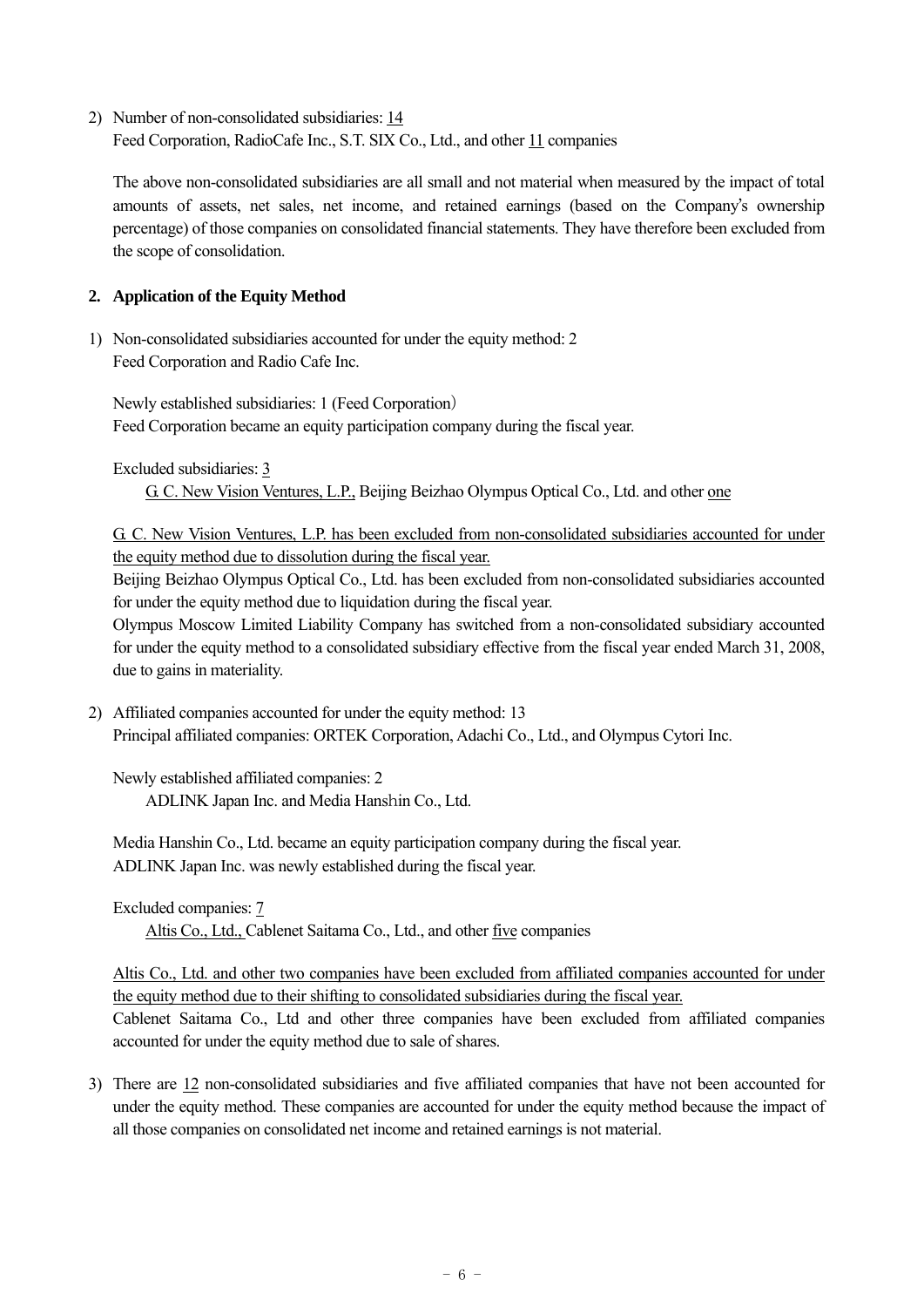# **1. Scope of consolidation**

1) Number of consolidated subsidiaries: 224

Principal consolidated subsidiaries:

Olympus Medical Systems Corp., Olympus Imaging Corp., Aizu Olympus Co., Ltd., Shirakawa Olympus Co., Ltd., Aomori Olympus Co., Ltd., Olympus Opto-Technology Co., Ltd. ITX Corporation, IT Telecom, Inc., Olympus Medical Systems Europa GmbH, Olympus America Inc., and Olympus Hong Kong and China Limited

Included in these are the following 11 fund companies determined to be used as consolidated subsidiaries to segregate hidden losses on financial assets, derivative transactions, etc., and to be substantially controlled by the Company.

SG Bond Plus Fund, PS Global Investable Markets-O, Central Forest Corporation, TEAO Limited, Neo Strategic Venture, L. P., Class Fund IT Ventures, Quick Progress Co. Ltd, Global Targets SPC-Sub Fund H Segregated Portfolio, Dynamic Dragons II, SPC-Sub Fund H Segregated Portfolio, Easterside Investments Limited and Twenty-First Century Global Fixed Income Fund Limited

Newly consolidated subsidiaries: 43

Olympus Digital System Design Corp., Gyrus Group PLC, and other 41 companies

Olympus Digital System Design Corp. and other six companies are newly established subsidiaries during the fiscal year ended March 31, 2008.

Gyrus Group PLC and other 31 companies have been included into consolidation through equity participation carried out during the fiscal year.

Olympus Moscow Limited Liability Company and other 3 companies have switched from a non-consolidated subsidiary accounted for under the equity method to a consolidated subsidiary effective from the fiscal year ended March 31, 2008, due to gains in materiality.

Excluded companies: 17

AOI Technologies Inc., Moranet Inc, and other 15 companies

Atlux Humanage,Inc. and other one company have been excluded from consolidated subsidiaries due to sale of shares during the fiscal year.

Moranet Inc and other five companies have been excluded from consolidated subsidiaries due to merger with other consolidated subsidiaries during the fiscal year.

AOI Technologies Inc. and other five companies have been excluded from consolidated subsidiaries due to liquidation during the fiscal year.

Olympus Microsystems America, Inc. and other two have been excluded from consolidated subsidiaries due to decrease in materiality.

2) Number of non-consolidated subsidiaries: 15 Feed Corporation, RadioCafe Inc., S.T. SIX Co., Ltd., and other 12 companies

The above non-consolidated subsidiaries are all small and not material when measured by the impact of total amounts of assets, net sales, net income, and retained earnings (based on the Company's ownership percentage) of those companies on consolidated financial statements. They have therefore been excluded from the scope of consolidation.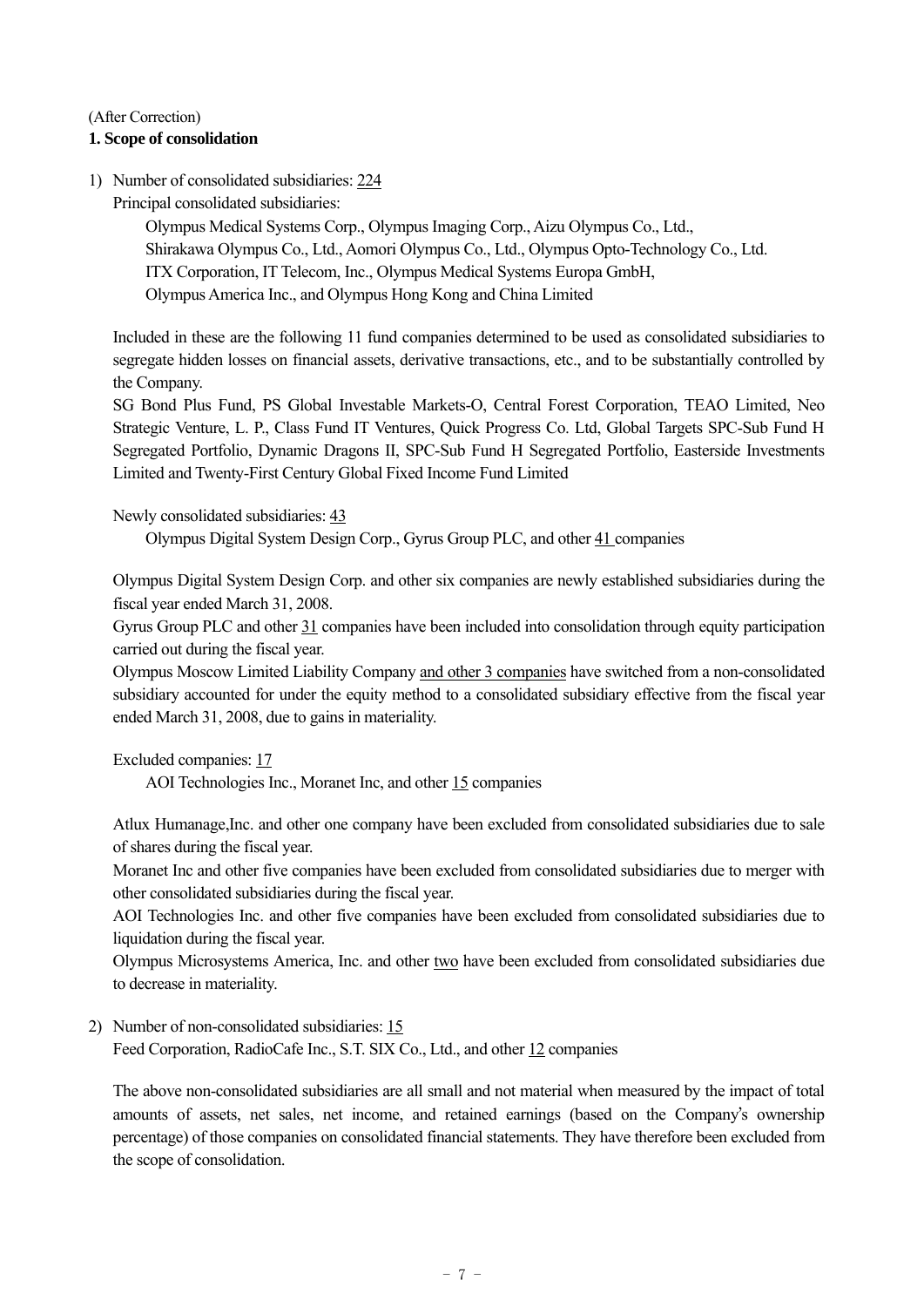# **2. Application of the Equity Method**

1) Non-consolidated subsidiaries accounted for under the equity method: 2 Feed Corporation and Radio Cafe Inc.

Newly established subsidiaries: 1 (Feed Corporation) Feed Corporation became an equity participation company during the fiscal year.

Excluded subsidiaries: 5 Beijing Beizhao Olympus Optical Co., Ltd. and other 4 companies

Beijing Beizhao Olympus Optical Co., Ltd. has been excluded from non-consolidated subsidiaries accounted for under the equity method due to liquidation during the fiscal year. Olympus Moscow Limited Liability Company has switched from a non-consolidated subsidiary accounted for under the equity method to a consolidated subsidiary effective from the fiscal year ended March 31, 2008, due to gains in materiality.

2) Affiliated companies accounted for under the equity method: 13 Principal affiliated companies: ORTEK Corporation, Adachi Co., Ltd., and Olympus Cytori Inc.

Newly established affiliated companies: 2 ADLINK Japan Inc. and Media Hanshin Co., Ltd.

Media Hanshin Co., Ltd. became an equity participation company during the fiscal year. ADLINK Japan Inc. was newly established during the fiscal year.

Excluded companies: 4

Cablenet Saitama Co., Ltd., and other three companies

Cablenet Saitama Co., Ltd and other three companies have been excluded from affiliated companies accounted for under the equity method due to sale of shares.

3) There are 13 non-consolidated subsidiaries and five affiliated companies that have not been accounted for under the equity method. These companies are accounted for under the equity method because the impact of all those companies on consolidated net income and retained earnings is not material.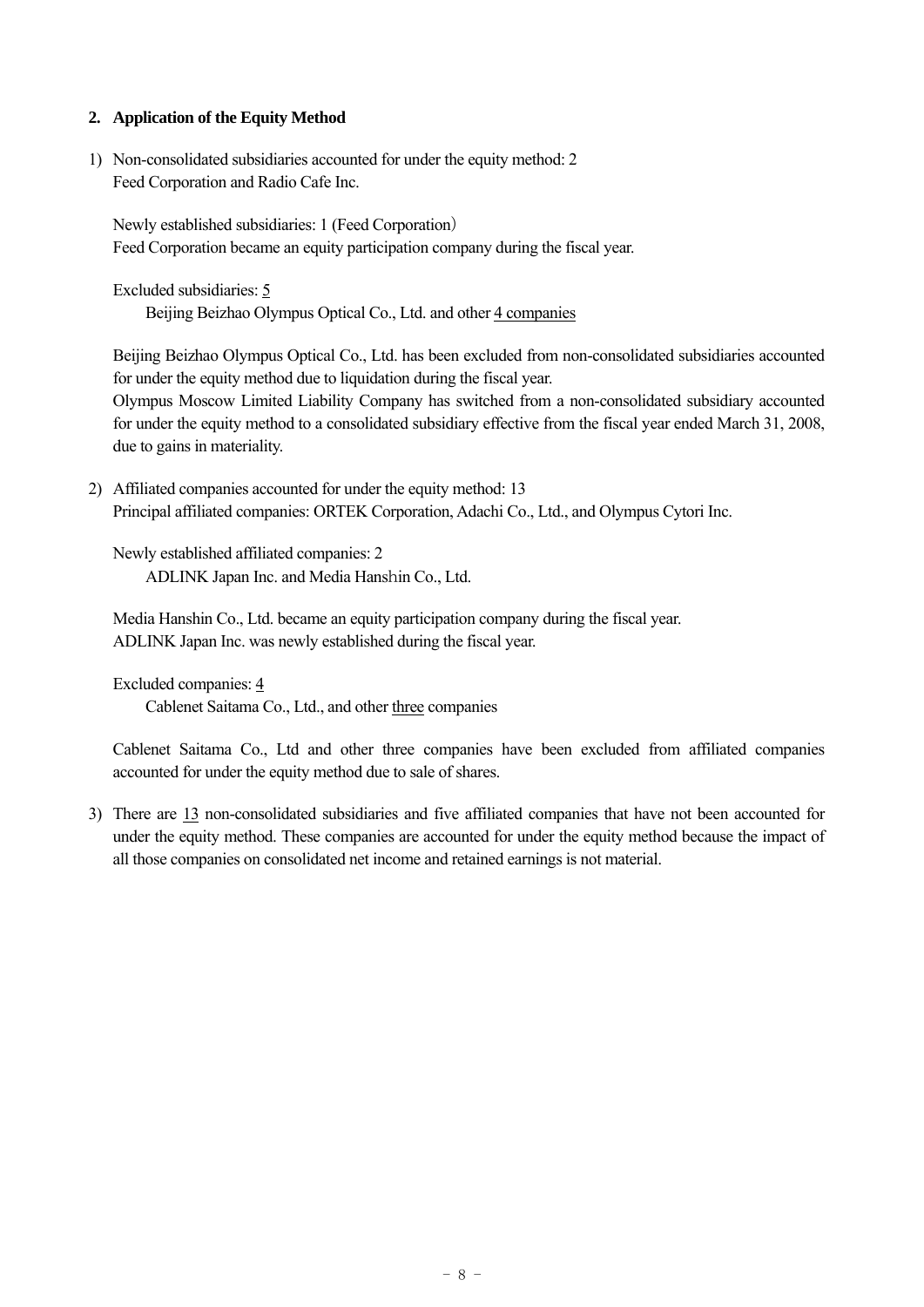#### 2. Correction of "Consolidated Financial Results (Kessan Tanshin) for the Fiscal Year Ended March 31, 2009"

#### **Conent of corrections (sections with no amendments are omitted, and corrections are anderlined)**

P13

2. Status of the Corporate Group

#### (Before Correction)

The Company, 204 subsidiaries and 29 affiliated companies are engaged mainly in the manufacture and sales of products in Imaging, Medical, Life Science, Information & Communication, others and Holding companies and Financial Investment etc. related to the each business.

 $\leq$ omission from the last part $\geq$ 

#### (After Correction)

The Company, 209 subsidiaries and 29 affiliated companies are engaged mainly in the manufacture and sales of products in Imaging, Medical, Life Science, Information & Communication, others and Holding companies and Financial Investment etc. related to the each business.

<omission from the last part>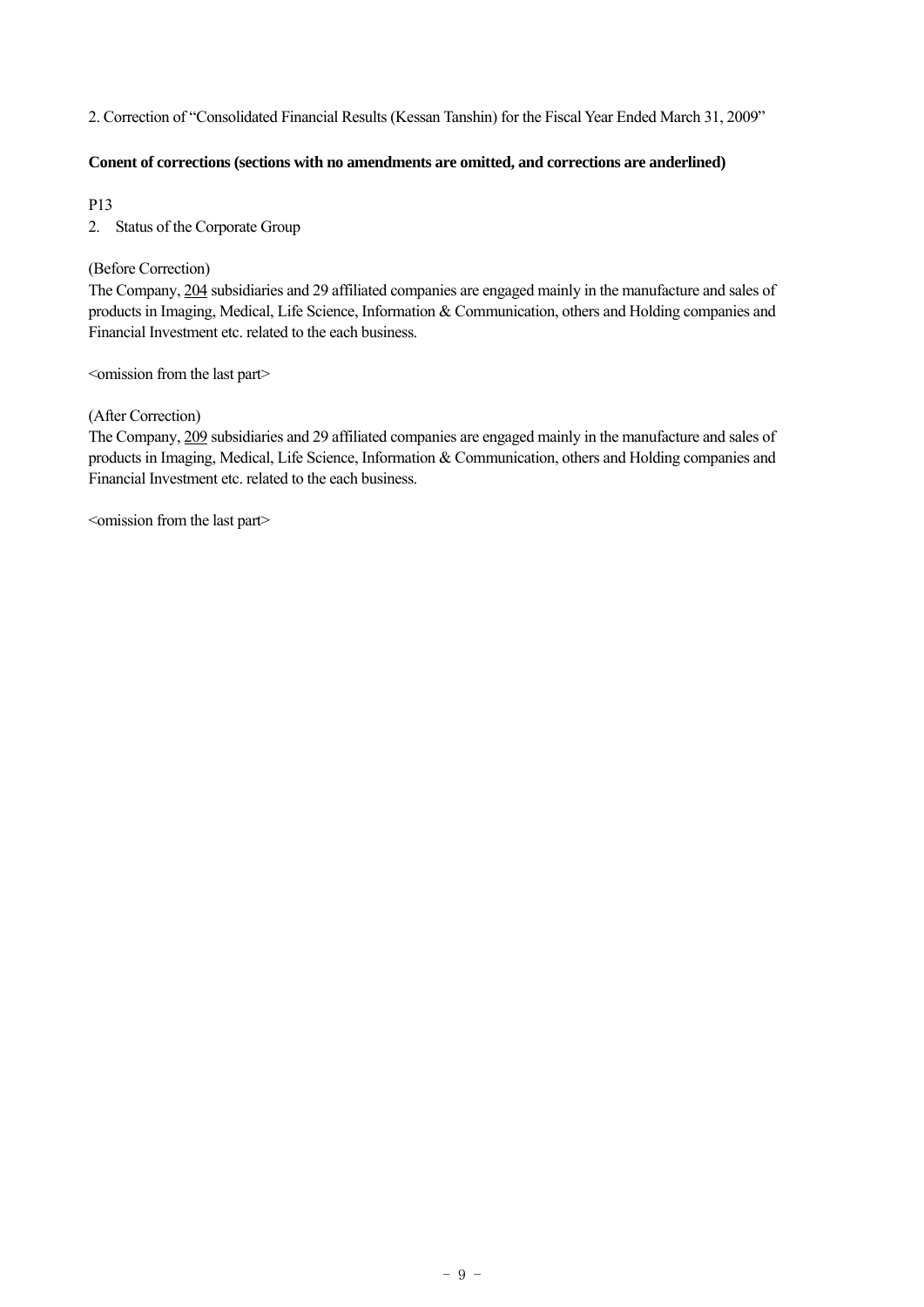# P22

4.Consolidated Financial Statements

(6)Important Items That Form the Basis for Preparing the Consolidated Financial Statements

(Before Correction)

| Fiscal year ended March 31, 2008                                                             | Fiscal year ended March 31, 2009                                         |
|----------------------------------------------------------------------------------------------|--------------------------------------------------------------------------|
| (April 1, 2007 - March 31, 2008)                                                             | (April 1, 2008 - March 31, 2009)                                         |
| 1. Scope of consolidation                                                                    | 1. Scope of consolidation                                                |
| 1) Number of consolidated subsidiaries: 216                                                  | 1) Number of consolidated subsidiaries: 194                              |
| Included in these are the following 11 fund companies                                        | Included in these are the following 5 fund companies                     |
| determined to be used as consolidated subsidiaries to                                        | determined to be used as consolidated subsidiaries to                    |
| segregate hidden losses on financial assets, derivative                                      | segregate hidden losses on financial assets, derivative                  |
| transactions, etc., and to be substantially controlled by                                    | transactions, etc., and to be substantially controlled by                |
| the Company.                                                                                 | the Company.                                                             |
| •SG Bond Plus Fund                                                                           | •SG Bond Plus Fund                                                       |
| ·PS Global Investable Markets-O                                                              | •Central Forest Corporation                                              |
| •Central Forest Corporation                                                                  | •Creative Dragons SPC-Sub Fund E                                         |
| •TEAO Limited                                                                                | · Easterside Investments Limited                                         |
| • Neo Strategic Venture, L. P.                                                               | • Twenty-First Century Global Fixed Income Fund                          |
| •Class Fund IT Ventures                                                                      | Limited                                                                  |
| ·Quick Progress Co. Ltd                                                                      | Olympus UK Loan Notes Limited and other 1 company                        |
| ·Global Targets SPC-Sub Fund H Segregated Portfolio                                          | are newly established subsidiaries during the fiscal year                |
| ·Dynamic Dragons II, SPC-Sub Fund H Segregated                                               | ended March 31, 2009.                                                    |
| Portfolio                                                                                    | Pulsecho Inc. has been included into consolidation                       |
| · Easterside Investments Limited                                                             | through equity participation carried out during the fiscal               |
| ·Twenty-First Century Global Fixed Income Fund                                               | year.                                                                    |
| Limited                                                                                      | Makewave Japan Co., Ltd. has been included into                          |
| Olympus Digital System Design Corp. and other 6                                              | consolidation due to additional acquisition of shares                    |
| companies are newly established subsidiaries during the<br>fiscal year ended March 31, 2008. | during the fiscal year.<br>ITX Capital Innovation Co., Ltd. and other 10 |
| Gyrus Group PLC and other 26 companies have been                                             | companies have been excluded from consolidated                           |
| included into consolidation through equity participation                                     | subsidiaries due to sale of shares during the fiscal year.               |
| carried out during the fiscal year.                                                          | Olympus NDT NW, Inc. and other $\frac{4}{3}$ companies have              |
| Olympus Moscow Limited Liability Company and                                                 | been excluded from consolidated subsidiaries due to                      |
| other 3 companies have switched from non-                                                    | merger with other consolidated subsidiaries during the                   |
| consolidated subsidiaries accounted for under the equity                                     | fiscal year.                                                             |
| method to consolidated subsidiaries effective from the                                       | Recycle Institute Ltd. and other 2 companies have been                   |
| fiscal year ended March 31, 2008, due to gains in                                            | excluded from consolidated subsidiaries<br>due to                        |
| materiality.                                                                                 | liquidation during the fiscal year.                                      |
| Atlux Humanage, Inc. and other 1 company have been                                           | LA PLANTA CO., LTD. has been excluded from                               |
| excluded from consolidated subsidiaries due to sale of                                       | consolidated subsidiaries due to decrease in materiality.                |
| shares during the fiscal year.                                                               |                                                                          |
| Moranet Inc and other 5 companies have been excluded                                         |                                                                          |
| from consolidated subsidiaries due to merger with other                                      |                                                                          |
| consolidated subsidiaries during the fiscal year.                                            |                                                                          |
| AOI Technologies Inc. and other 5 companies have                                             |                                                                          |
| been excluded from consolidated subsidiaries due to                                          |                                                                          |
| liquidation during the fiscal year.                                                          |                                                                          |
| Olympus Microsystems America, Inc. and other one                                             |                                                                          |
| have been excluded from consolidated subsidiaries due                                        |                                                                          |
| to decrease in materiality                                                                   |                                                                          |
|                                                                                              |                                                                          |
|                                                                                              |                                                                          |
|                                                                                              |                                                                          |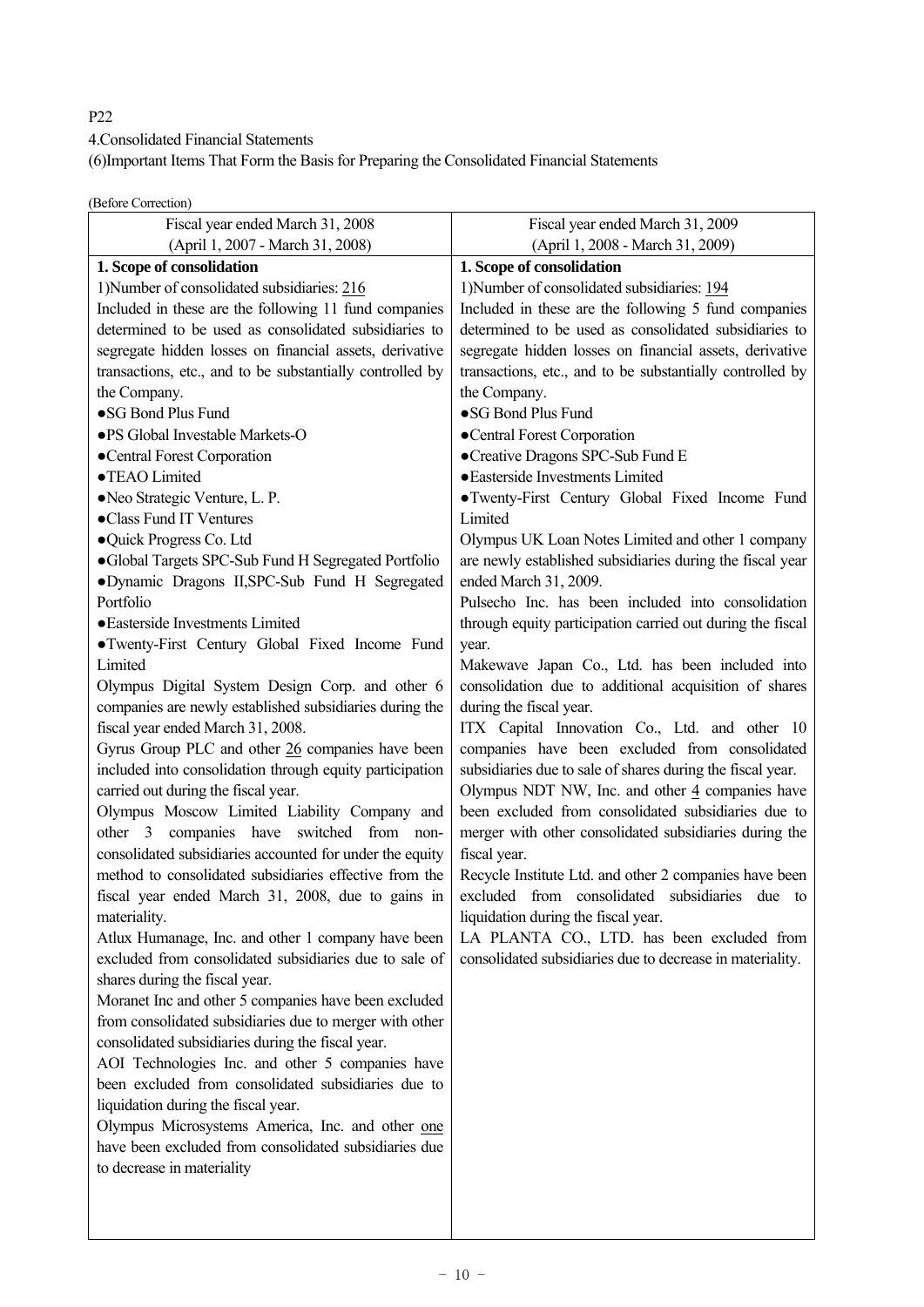| Fiscal year ended March 31, 2008                         | Fiscal year ended March 31, 2009                        |
|----------------------------------------------------------|---------------------------------------------------------|
| (April 1, 2007 - March 31, 2008)                         | (April 1, 2008 - March 31, 2009)                        |
| 2) Name of non-consolidated subsidiaries                 | 2) Name of non-consolidated subsidiaries                |
| Non-consolidated subsidiaries are as follows:            | Non-consolidated subsidiaries are as follows:           |
| <b>FEED CORPORATION</b>                                  | FEED CORPORATION                                        |
| Radio Cafe, Inc.                                         | Radio Cafe, Inc.                                        |
| S.T. SIX Co., Ltd., and other 11 companies               | LA PLANTA CO., LTD., and other 7 companies              |
| Reason of excluding from the scope of consolidation      | Reason of excluding from the scope of consolidation     |
| The 14 non-consolidated subsidiaries are all small and   | The ten non-consolidated subsidiaries are all small and |
| not material when measured by the impact of total        | not material when measured by the impact of total       |
| amounts of assets, net sales, net income, and retained   | amounts of assets, net sales, net income, and retained  |
| earnings (based<br>the<br>Company's<br>on<br>ownership   | earnings (based on the<br>Company's ownership           |
| percentage) of those companies on consolidated           | percentage) of those companies on consolidated          |
| financial statements. They have therefore been excluded  | financial statements. They have therefore been excluded |
| from the scope of consolidation.                         | from the scope of consolidation.                        |
| 2. Application of the Equity Method                      | 2. Application of the Equity Method                     |
| 1)Non-consolidated subsidiaries accounted for under      | 1)Non-consolidated subsidiaries accounted for under     |
| the equity method: 2                                     | the equity method: 2                                    |
| <b>FEED CORPORATION</b>                                  | <b>FEED CORPORATION</b>                                 |
| Radio Cafe, Inc.                                         | Radio Cafe, Inc.                                        |
| FEED CORPORATION became an equity participation          |                                                         |
| company during the fiscal year.                          |                                                         |
| Beijing Beizhao Olympus Optical Co., Ltd. has been       |                                                         |
| excluded from non-consolidated subsidiaries accounted    |                                                         |
| for under the equity method due to liquidation during    |                                                         |
| the fiscal year.                                         |                                                         |
| Olympus Moscow Limited Liability Company has             |                                                         |
| switched from a non-consolidated subsidiary accounted    |                                                         |
| for under the equity method to a consolidated subsidiary |                                                         |
| effective from the fiscal year ended March 31, 2008,     |                                                         |
| due to gains in materiality.                             |                                                         |
| 2) Affiliated companies accounted for under the equity   | 2) Affiliated companies accounted for under the equity  |
| method: 13                                               | method: 18                                              |
| <b>ORTEK</b> Corporation                                 | <b>ORTEK</b> Corporation                                |
| Adachi Co., Ltd.                                         | Adachi Co., Ltd.                                        |
| Olympus Cytori Inc., and other 10 companies              | Olympus Cytori Inc., and other 15 companies             |
| Media Hanshin Co., Ltd. became an equity participation   | ITX Capital Innovation Co., Ltd. and other 5companies   |
| company during the fiscal year.                          | have switched from consolidated subsidiaries to         |
| ADLINK Japan Inc. was newly established during the       | affiliated companies accounted for under the equity     |
| fiscal year.                                             | method due to partial sale of shares during the fiscal  |
| Cablenet Saitama Co., Ltd and other 3 companies have     | year.                                                   |
| been excluded from affiliated companies accounted for    | Resect Medical, Inc. has been excluded from affiliated  |
| under the equity method due to sale of shares.           | companies accounted for under the equity method due     |
|                                                          | to sale of shares during the fiscal year.               |
| S.T. SIX Co., Ltd. and other 11 non-<br>3)               | LA PLANTA CO., LTD. and other 7 non-<br>3)              |
| consolidated subsidiaries and 5 affiliated companies     | consolidated subsidiaries and 11 affiliated companies   |
| have not been accounted for under the equity method      | have not been accounted for under the equity method     |
| because the impact of all those companies on             | because the impact of all those companies on            |
| consolidated net income and retained earnings is not     | consolidated net income and retained earnings is not    |
| material.                                                | material.                                               |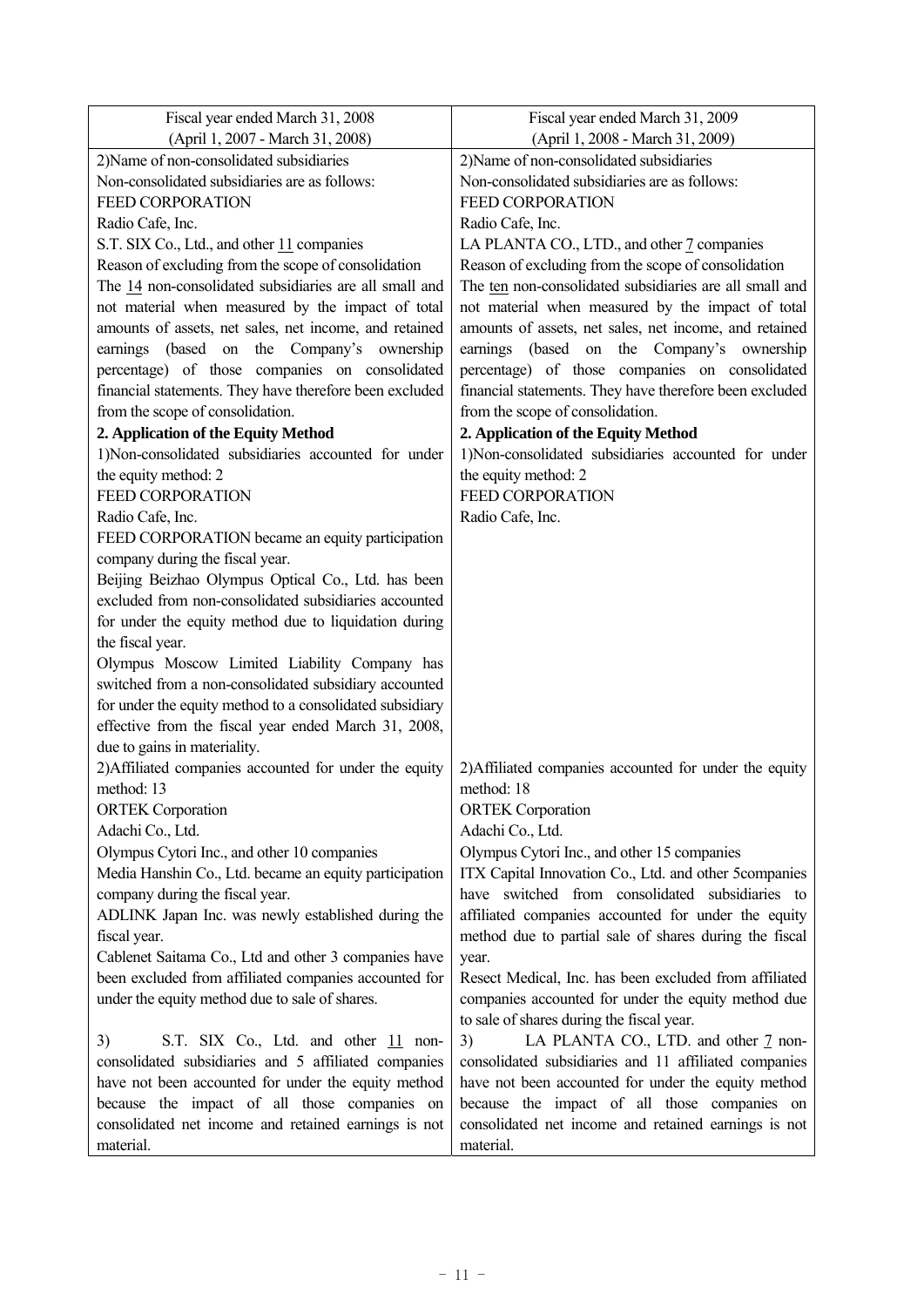| Fiscal year ended March 31, 2008                                                      | Fiscal year ended March 31, 2009                                                                |
|---------------------------------------------------------------------------------------|-------------------------------------------------------------------------------------------------|
| (April 1, 2007 - March 31, 2008)                                                      | (April 1, 2008 - March 31, 2009)                                                                |
| 1. Scope of consolidation                                                             | 1. Scope of consolidation                                                                       |
| 1) Number of consolidated subsidiaries: 224                                           | 1) Number of consolidated subsidiaries: 201                                                     |
| Included in these are the following 11 fund companies                                 | Included in these are the following 5 fund companies                                            |
| determined to be used as consolidated subsidiaries to                                 | determined to be used as consolidated subsidiaries to                                           |
| segregate hidden losses on financial assets, derivative                               | segregate hidden losses on financial assets, derivative                                         |
| transactions, etc., and to be substantially controlled by                             | transactions, etc., and to be substantially controlled by                                       |
| the Company.                                                                          | the Company.                                                                                    |
| •SG Bond Plus Fund                                                                    | ·SG Bond Plus Fund                                                                              |
| ·PS Global Investable Markets-O                                                       | •Central Forest Corporation                                                                     |
| •Central Forest Corporation                                                           | •Creative Dragons SPC-Sub Fund E                                                                |
| •TEAO Limited                                                                         | • Easterside Investments Limited                                                                |
| • Neo Strategic Venture, L. P.                                                        | • Twenty-First Century Global Fixed Income Fund                                                 |
| •Class Fund IT Ventures                                                               | Limited                                                                                         |
| •Quick Progress Co. Ltd                                                               | Olympus UK Loan Notes Limited and other 1 company                                               |
| •Global Targets SPC-Sub Fund H Segregated Portfolio                                   | are newly established subsidiaries during the fiscal year                                       |
| ·Dynamic Dragons II, SPC-Sub Fund H Segregated                                        | ended March 31, 2009.                                                                           |
| Portfolio                                                                             | Pulsecho Inc. has been included into consolidation                                              |
| • Easterside Investments Limited                                                      | through equity participation carried out during the fiscal                                      |
| • Twenty-First Century Global Fixed Income Fund                                       | year.                                                                                           |
| Limited                                                                               | Makewave Japan Co., Ltd. has been included into                                                 |
| Olympus Digital System Design Corp. and other 6                                       | consolidation due to additional acquisition of shares                                           |
| companies are newly established subsidiaries during the                               | during the fiscal year.                                                                         |
| fiscal year ended March 31, 2008.<br>Gyrus Group PLC and other 31 companies have been | ITX Capital Innovation Co., Ltd. and other 10<br>companies have been excluded from consolidated |
| included into consolidation through equity participation                              | subsidiaries due to sale of shares during the fiscal year.                                      |
| carried out during the fiscal year.                                                   | Olympus NDT NW, Inc. and other $5$ companies have                                               |
| Olympus Moscow Limited Liability Company and                                          | been excluded from consolidated subsidiaries due to                                             |
| companies have<br>switched from non-<br>$other \quad 3$                               | merger with other consolidated subsidiaries during the                                          |
| consolidated subsidiaries accounted for under the equity                              | fiscal year.                                                                                    |
| method to consolidated subsidiaries effective from the                                | Recycle Institute Ltd. and other 2 companies have been                                          |
| fiscal year ended March 31, 2008, due to gains in                                     | excluded from consolidated subsidiaries due to                                                  |
| materiality.                                                                          | liquidation during the fiscal year.                                                             |
| Atlux Humanage, Inc. and other 1 company have been                                    | LA PLANTA CO., LTD. has been excluded from                                                      |
| excluded from consolidated subsidiaries due to sale of                                | consolidated subsidiaries due to decrease in materiality.                                       |
| shares during the fiscal year.                                                        |                                                                                                 |
| Moranet Inc and other 5 companies have been excluded                                  |                                                                                                 |
| from consolidated subsidiaries due to merger with other                               |                                                                                                 |
| consolidated subsidiaries during the fiscal year.                                     |                                                                                                 |
| AOI Technologies Inc. and other 5 companies have                                      |                                                                                                 |
| been excluded from consolidated subsidiaries due to                                   |                                                                                                 |
| liquidation during the fiscal year.                                                   |                                                                                                 |
| Olympus Microsystems America, Inc. and other two                                      |                                                                                                 |
| have been excluded from consolidated subsidiaries due                                 |                                                                                                 |
| to decrease in materiality                                                            |                                                                                                 |
|                                                                                       |                                                                                                 |
|                                                                                       |                                                                                                 |
|                                                                                       |                                                                                                 |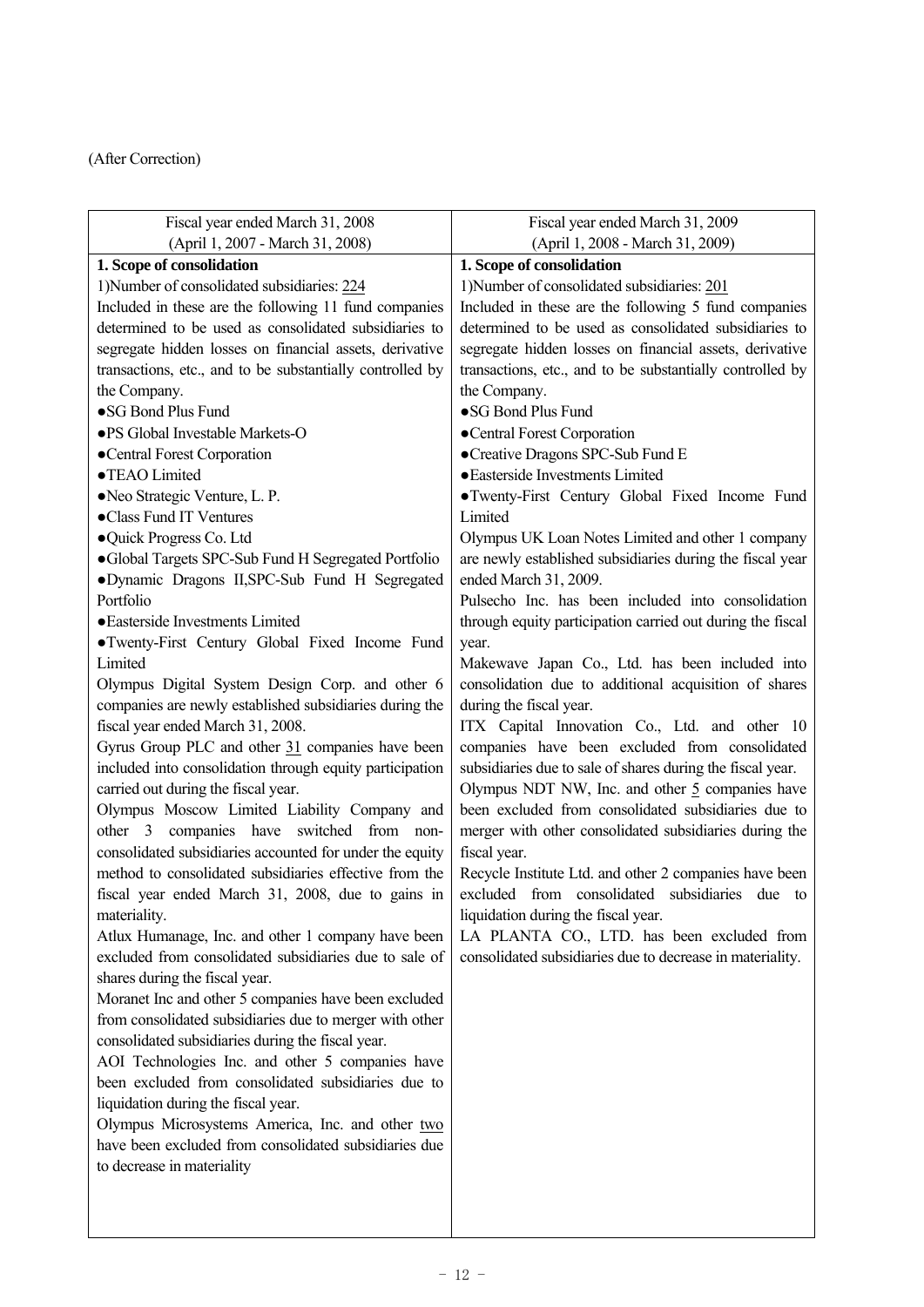| Fiscal year ended March 31, 2008                         | Fiscal year ended March 31, 2009                        |
|----------------------------------------------------------|---------------------------------------------------------|
| (April 1, 2007 - March 31, 2008)                         | (April 1, 2008 - March 31, 2009)                        |
| 2) Name of non-consolidated subsidiaries                 | 2) Name of non-consolidated subsidiaries                |
| Non-consolidated subsidiaries are as follows:            | Non-consolidated subsidiaries are as follows:           |
| <b>FEED CORPORATION</b>                                  | FEED CORPORATION                                        |
| Radio Cafe, Inc.                                         | Radio Cafe, Inc.                                        |
| S.T. SIX Co., Ltd., and other 12 companies               | LA PLANTA CO., LTD., and other 5 companies              |
| Reason of excluding from the scope of consolidation      | Reason of excluding from the scope of consolidation     |
| The 15 non-consolidated subsidiaries are all small and   | The eight non-consolidated subsidiaries are all small   |
| not material when measured by the impact of total        | and not material when measured by the impact of total   |
| amounts of assets, net sales, net income, and retained   | amounts of assets, net sales, net income, and retained  |
| earnings (based<br>the<br>Company's<br>on<br>ownership   | earnings (based on the Company's ownership              |
| percentage) of those companies on consolidated           | percentage) of those companies on consolidated          |
| financial statements. They have therefore been excluded  | financial statements. They have therefore been excluded |
| from the scope of consolidation.                         | from the scope of consolidation.                        |
| 2. Application of the Equity Method                      | 2. Application of the Equity Method                     |
| 1)Non-consolidated subsidiaries accounted for under      | 1)Non-consolidated subsidiaries accounted for under     |
| the equity method: 2                                     | the equity method: 2                                    |
| <b>FEED CORPORATION</b>                                  | <b>FEED CORPORATION</b>                                 |
| Radio Cafe, Inc.                                         | Radio Cafe, Inc.                                        |
| FEED CORPORATION became an equity participation          |                                                         |
| company during the fiscal year.                          |                                                         |
| Beijing Beizhao Olympus Optical Co., Ltd. has been       |                                                         |
| excluded from non-consolidated subsidiaries accounted    |                                                         |
| for under the equity method due to liquidation during    |                                                         |
| the fiscal year.                                         |                                                         |
| Olympus Moscow Limited Liability Company has             |                                                         |
| switched from a non-consolidated subsidiary accounted    |                                                         |
| for under the equity method to a consolidated subsidiary |                                                         |
| effective from the fiscal year ended March 31, 2008,     |                                                         |
| due to gains in materiality.                             |                                                         |
| 2) Affiliated companies accounted for under the equity   | 2) Affiliated companies accounted for under the equity  |
| method: 13                                               | method: 18                                              |
| <b>ORTEK</b> Corporation                                 | <b>ORTEK</b> Corporation                                |
| Adachi Co., Ltd.                                         | Adachi Co., Ltd.                                        |
| Olympus Cytori Inc., and other 10 companies              | Olympus Cytori Inc., and other 15 companies             |
| Media Hanshin Co., Ltd. became an equity participation   | ITX Capital Innovation Co., Ltd. and other 5companies   |
| company during the fiscal year.                          | have switched from consolidated subsidiaries to         |
| ADLINK Japan Inc. was newly established during the       | affiliated companies accounted for under the equity     |
| fiscal year.                                             | method due to partial sale of shares during the fiscal  |
| Cablenet Saitama Co., Ltd and other 3 companies have     | year.                                                   |
| been excluded from affiliated companies accounted for    | Resect Medical, Inc. has been excluded from affiliated  |
| under the equity method due to sale of shares.           | companies accounted for under the equity method due     |
|                                                          | to sale of shares during the fiscal year.               |
| S.T. SIX Co., Ltd. and other 12 non-<br>3)               | LA PLANTA CO., LTD. and other 5 non-<br>3)              |
| consolidated subsidiaries and 5 affiliated companies     | consolidated subsidiaries and 11 affiliated companies   |
| have not been accounted for under the equity method      | have not been accounted for under the equity method     |
| because the impact of all those companies on             | because the impact of all those companies on            |
| consolidated net income and retained earnings is not     | consolidated net income and retained earnings is not    |
| material.                                                | material.                                               |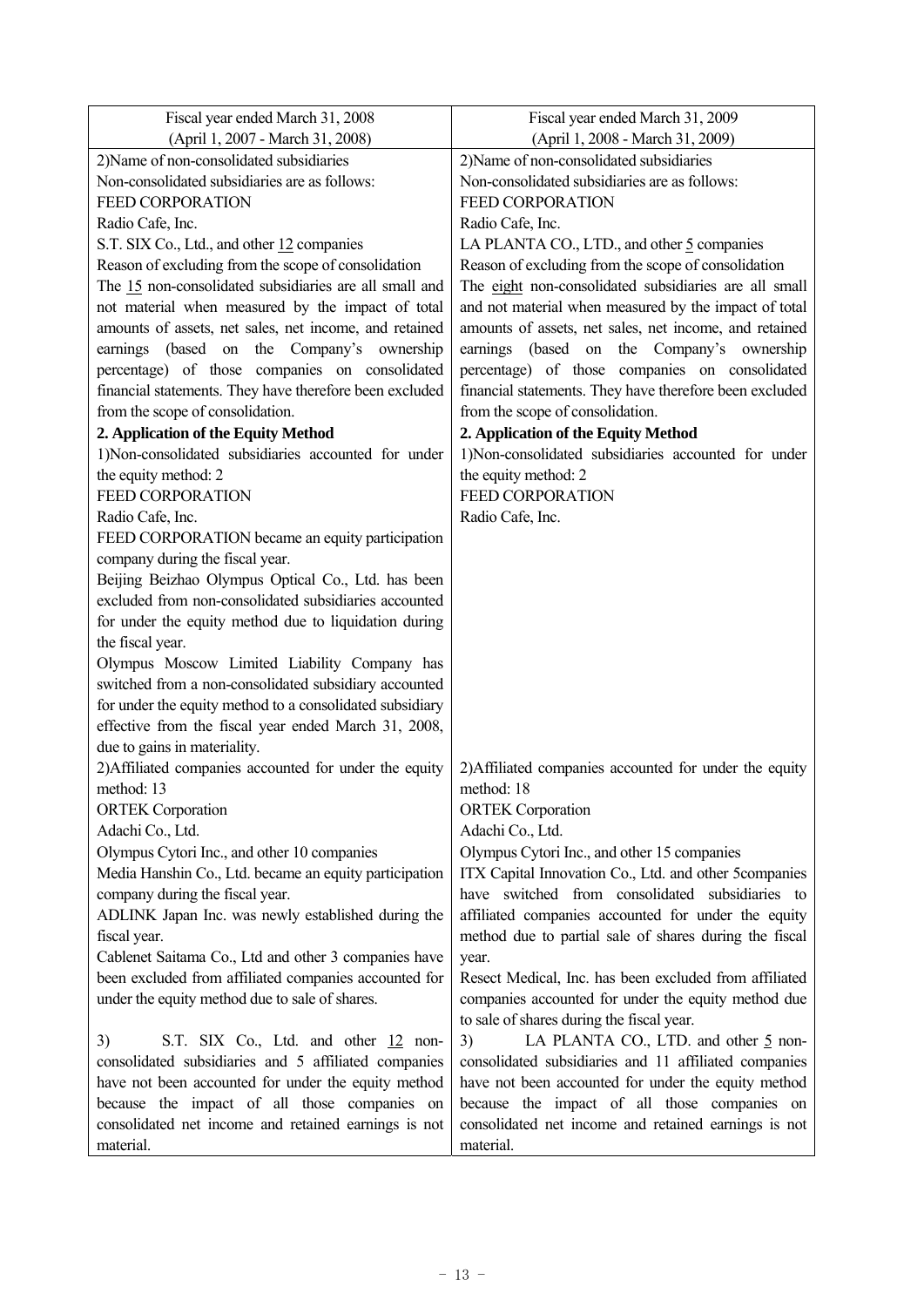#### 3. Correction of "Consolidated Financial Results (Kessan Tanshin) for the Fiscal Year Ended March 31, 2010"

#### **Conent of corrections (sections with no amendments are omitted, and corrections are anderlined)**

P12

2. Status of the Corporate Group

# (Before Correction)

The Company, 185 subsidiaries and 16 affiliated companies are engaged mainly in the manufacture and sales of products in Imaging, Medical, Life Science, Information & Communication, others and Holding companies and Financial Investment etc. related to the each business.

 $\leq$ omission from the last part $\geq$ 

#### (After Correction)

The Company, 190 subsidiaries and 16 affiliated companies are engaged mainly in the manufacture and sales of products in Imaging, Medical, Life Science, Information & Communication, others and Holding companies and Financial Investment etc. related to the each business.

<omission from the last part>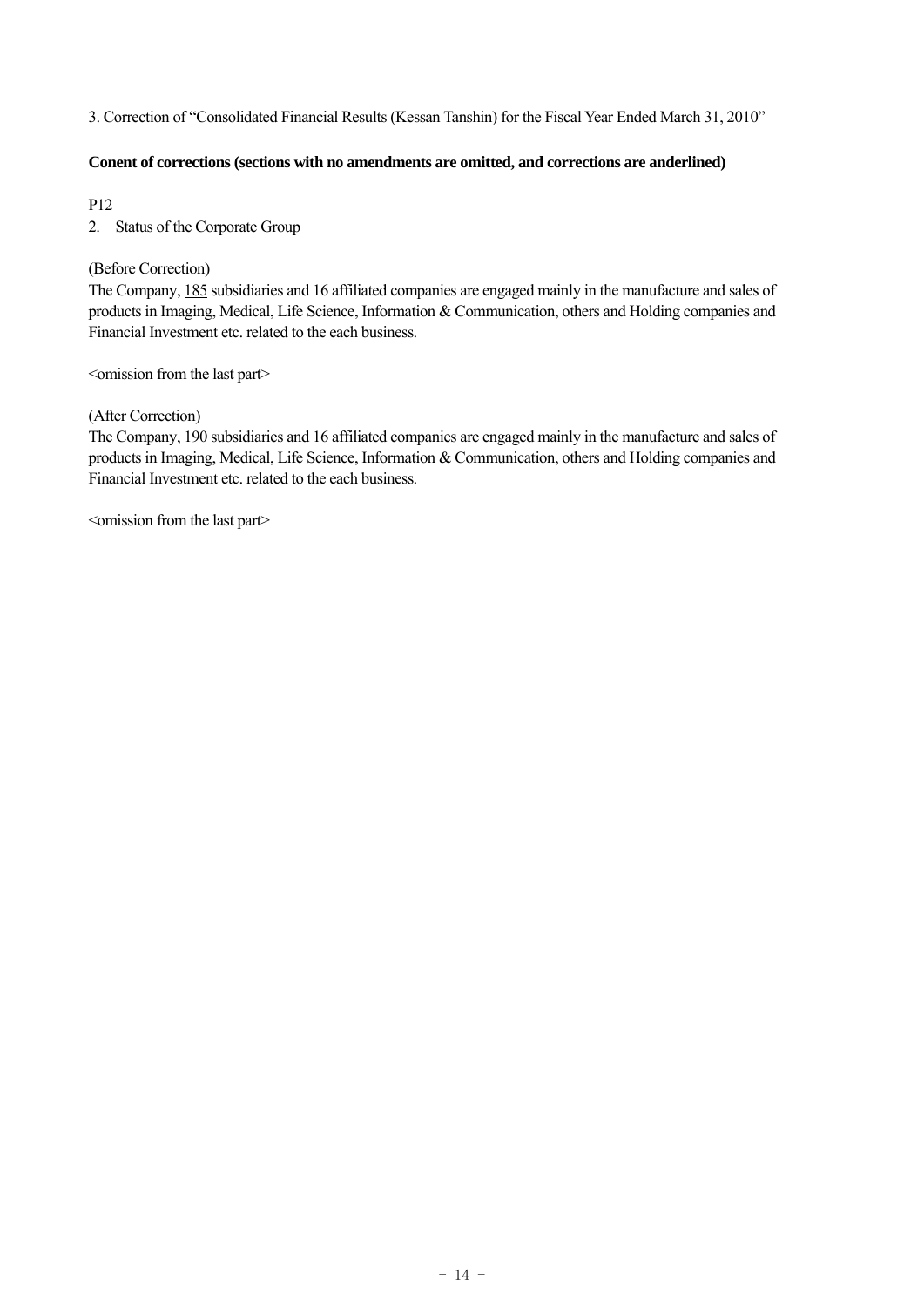P21

4.Consolidated Financial Statements

(6)Important Items That Form the Basis for Preparing the Consolidated Financial Statements

(Before Correction)

| Fiscal year ended March 31, 2009                            | Fiscal year ended March 31, 2010                          |
|-------------------------------------------------------------|-----------------------------------------------------------|
| (April 1, 2008 - March 31, 2009)                            | (April 1, 2009 - March 31, 2010)                          |
| 1. Scope of consolidation                                   | 1. Scope of consolidation                                 |
| 1) Number of consolidated subsidiaries: 194                 | 1) Number of consolidated subsidiaries: 172               |
| Included in these are the following 5 fund companies        | Included in these are the following 5 fund companies      |
| determined to be used as consolidated subsidiaries to       | determined to be used as consolidated subsidiaries to     |
| segregate hidden losses on financial assets, derivative     | segregate hidden losses on financial assets, derivative   |
| transactions, etc., and to be substantially controlled by   | transactions, etc., and to be substantially controlled by |
| the Company.                                                | the Company.                                              |
| ·SG Bond Plus Fund                                          | ·SG Bond Plus Fund                                        |
| •Central Forest Corporation                                 | •Central Forest Corporation                               |
| •Creative Dragons SPC-Sub Fund E                            | •Creative Dragons SPC-Sub Fund E                          |
| · Easterside Investments Limited                            | · Easterside Investments Limited                          |
| ·Twenty-First Century Global Fixed Income Fund              | • Twenty-First Century Global Fixed Income Fund           |
| Limited                                                     | Limited                                                   |
| Olympus UK Loan Notes Limited and another 1                 | Olympus Istanbul Optical Products Trading and Service     |
| company are newly established subsidiaries during the       | AS and other 4 companies are newly established            |
| fiscal year ended March 31, 2009.                           | subsidiaries during the fiscal year ended March 31,       |
| Pulsecho Inc. has been included into consolidation          | 2010.                                                     |
| through equity participation carried out during the fiscal  | ITX<br>Communications Corporation and<br>another          |
| year.                                                       | company have been included into consolidation through     |
| Makewave Japan Co., Ltd. has been included into             | equity participation carried out during the fiscal year.  |
| consolidation due to additional acquisition of shares       | Media Hanshin Co., Ltd. has been included into            |
| during the fiscal year.                                     | consolidation due to additional acquisition of shares     |
| ITX Capital Innovation Co., Ltd. and other 10               | during the fiscal year.                                   |
| companies have been excluded from consolidated              | FEED CORPORATION has been switched from a non-            |
| subsidiaries due to sale of shares during the fiscal year.  | consolidated subsidiary accounted for under the equity    |
| Olympus NDT NW, Inc. and other $\frac{4}{3}$ companies have | method to a consolidated subsidiary due to increase in    |
| been excluded from consolidated subsidiaries due to         | materiality.                                              |
| merger with other consolidated subsidiaries during the      | Beckman Coulter Mishima K.K. (formerly known as           |
| fiscal year.                                                | Mishima Olympus Co., Ltd.) and other 10 companies         |
| Recycle Institute Ltd. and other 2 companies have been      | have been excluded from consolidated subsidiaries due     |
| excluded from consolidated subsidiaries due<br>to           | to sale of shares during the fiscal year.                 |
| liquidation during the fiscal year.                         | IT Telecom Inc. and other 9 companies have been           |
| LA PLANTA CO., LTD. has been excluded from                  | excluded from consolidated subsidiaries due to merger     |
| consolidated subsidiaries due to decrease in materiality.   | with other consolidated subsidiaries during the fiscal    |
|                                                             | year.                                                     |
|                                                             | EP Operation Corp. and other 8 companies have been        |
|                                                             | excluded from consolidated subsidiaries due to            |
|                                                             | liquidation during the fiscal year.                       |
|                                                             | Olympus UK Aquisitions Ltd. has been excluded from        |
|                                                             | consolidated subsidiaries due to decrease in materiality. |
|                                                             |                                                           |
|                                                             |                                                           |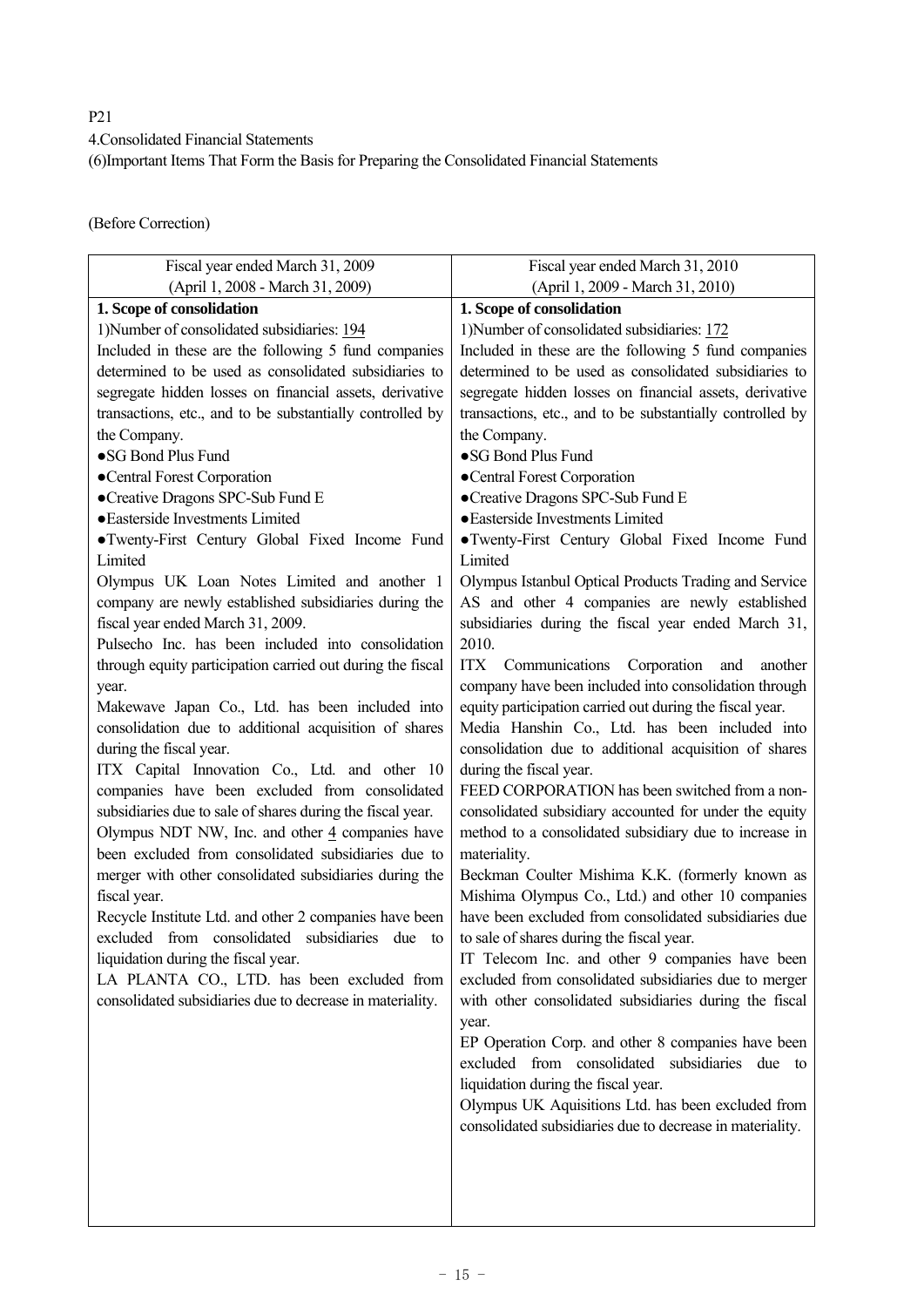| Fiscal year ended March 31, 2009                                     | Fiscal year ended March 31, 2010                                    |
|----------------------------------------------------------------------|---------------------------------------------------------------------|
| (April 1, 2008 - March 31, 2009)                                     | (April 1, 2009 - March 31, 2010)                                    |
| 2) Name of non-consolidated subsidiaries                             | 2)Name of non-consolidated subsidiaries                             |
| Non-consolidated subsidiaries are as follows:                        | Non-consolidated subsidiaries are as follows:                       |
| <b>FEED CORPORATION</b>                                              | Radio Cafe, Inc.                                                    |
| Radio Cafe, Inc.                                                     | LA PLANTA CO., LTD.                                                 |
| LA PLANTA CO., LTD., and other 7 companies                           | Olympus Memory Works Corp. and other<br>- 10                        |
|                                                                      | companies                                                           |
| Reason of excluding from the scope of consolidation                  | Reason of excluding from the scope of consolidation                 |
| The 10 non-consolidated subsidiaries are all small and               | The 13 non-consolidated subsidiaries are all small and              |
| not material when measured by the impact of total                    | not material when measured by the impact of total                   |
| amounts of assets, net sales, net income, and retained               | amounts of assets, net sales, net income, and retained              |
| earnings (based on the Company's ownership                           | earnings (based on the Company's ownership                          |
| percentage) of those companies on consolidated                       | percentage) of those companies on consolidated                      |
| financial statements. They have therefore been excluded              | financial statements. They have therefore been excluded             |
| from the scope of consolidation.                                     | from the scope of consolidation.                                    |
| 2. Application of the Equity Method                                  | 2. Application of the Equity Method                                 |
| 1)Non-consolidated subsidiaries accounted for under                  | 1)Non-consolidated subsidiary accounted for under the               |
| the equity method: 2                                                 | equity method: 1                                                    |
| FEED CORPORATION                                                     | Radio Cafe, Inc.                                                    |
| Radio Cafe, Inc.                                                     |                                                                     |
| 2) Affiliated companies accounted for under the equity<br>method: 18 | 2) Affiliated companies accounted for under the equity<br>method: 7 |
| <b>ORTEK</b> Corporation                                             | <b>ORTEK</b> Corporation                                            |
| Adachi Co., Ltd.                                                     | Adachi Co., Ltd.                                                    |
| Olympus Cytori Inc., and other 15 companies                          | Olympus Cytori Inc., and other 4 companies                          |
| ITX Capital Innovation Co., Ltd. and other 5 companies               | FEED CORPORATION has been switched from a non-                      |
| have switched from consolidated subsidiaries<br>to                   | consolidated subsidiary accounted for under the equity              |
| affiliated companies accounted for under the equity                  | method to a consolidated subsidiary due to increase in              |
| method due to partial sale of shares during the fiscal               | materiality.                                                        |
| year.                                                                | Media Hanshin Co., Ltd. has been switched from an                   |
| Resect Medical, Inc. has been excluded from affiliated               | affiliated company accounted for under the equity                   |
| companies accounted for under the equity method due                  | method to a consolidated subsidiary due to additional               |
| to sale of shares during the fiscal year.                            | purchase of treasury stock.                                         |
|                                                                      | ITX Capital Innovation Co., Ltd. and other 8 companies              |
|                                                                      | have excluded from affiliated companies accounted for               |
|                                                                      | under the equity method due to sale of shares during the            |
|                                                                      | fiscal year.                                                        |
|                                                                      | Aplix Solutions, Inc. has been excluded from affiliated             |
|                                                                      | companies accounted for under the equity method due                 |
|                                                                      | to liquidation during the fiscal year.                              |
| 3)LA PLANTA CO., LTD. and other 7 non-                               | 3)LA PLANTA CO., LTD. and other 11 non-                             |
| consolidated subsidiaries and 11 affiliated companies                | consolidated subsidiaries and 9 affiliated companies                |
| have not been accounted for under the equity method                  | have not been accounted for under the equity method                 |
| because the impact of all those companies on                         | because the impact of all those companies on                        |
| consolidated net income and retained earnings is not                 | consolidated net income and retained earnings is not                |
| material.                                                            | material.                                                           |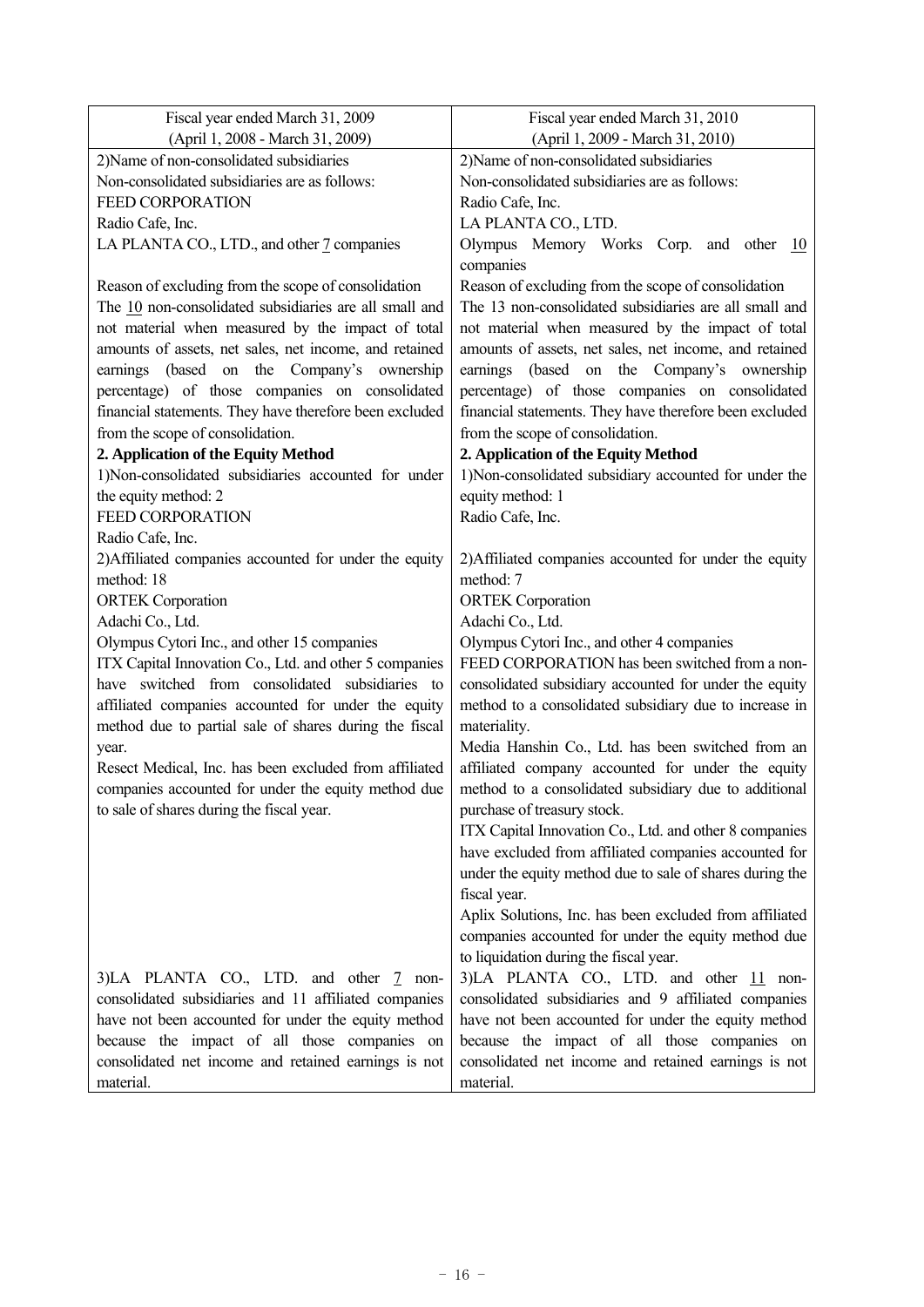| Fiscal year ended March 31, 2009                           | Fiscal year ended March 31, 2010                                                                        |
|------------------------------------------------------------|---------------------------------------------------------------------------------------------------------|
| (April 1, 2008 - March 31, 2009)                           | (April 1, 2009 - March 31, 2010)                                                                        |
| 1. Scope of consolidation                                  | 1. Scope of consolidation                                                                               |
| 1)Number of consolidated subsidiaries: 201                 | 1) Number of consolidated subsidiaries: 179                                                             |
| Included in these are the following 5 fund companies       | Included in these are the following 5 fund companies                                                    |
| determined to be used as consolidated subsidiaries to      | determined to be used as consolidated subsidiaries to                                                   |
| segregate hidden losses on financial assets, derivative    | segregate hidden losses on financial assets, derivative                                                 |
| transactions, etc., and to be substantially controlled by  | transactions, etc., and to be substantially controlled by                                               |
| the Company.                                               | the Company.                                                                                            |
| •SG Bond Plus Fund                                         | •SG Bond Plus Fund                                                                                      |
| •Central Forest Corporation                                | ·Central Forest Corporation                                                                             |
| •Creative Dragons SPC-Sub Fund E                           | •Creative Dragons SPC-Sub Fund E                                                                        |
| · Easterside Investments Limited                           | · Easterside Investments Limited                                                                        |
| • Twenty-First Century Global Fixed Income Fund            | • Twenty-First Century Global Fixed Income Fund                                                         |
| Limited                                                    | Limited                                                                                                 |
| Olympus UK Loan Notes Limited and another 1                | Olympus Istanbul Optical Products Trading and Service                                                   |
| company are newly established subsidiaries during the      | AS and other 4 companies are newly established                                                          |
| fiscal year ended March 31, 2009.                          | subsidiaries during the fiscal year ended March 31,                                                     |
| Pulsecho Inc. has been included into consolidation         | 2010.                                                                                                   |
| through equity participation carried out during the fiscal | Communications<br>Corporation<br><b>ITX</b><br>and<br>another                                           |
| year.                                                      | company have been included into consolidation through                                                   |
| Makewave Japan Co., Ltd. has been included into            | equity participation carried out during the fiscal year.                                                |
| consolidation due to additional acquisition of shares      | Media Hanshin Co., Ltd. has been included into                                                          |
| during the fiscal year.                                    | consolidation due to additional acquisition of shares                                                   |
| ITX Capital Innovation Co., Ltd. and other 10              | during the fiscal year.                                                                                 |
| companies have been excluded from consolidated             | FEED CORPORATION has been switched from a non-                                                          |
| subsidiaries due to sale of shares during the fiscal year. | consolidated subsidiary accounted for under the equity                                                  |
| Olympus NDT NW, Inc. and other $5$ companies have          | method to a consolidated subsidiary due to increase in                                                  |
| been excluded from consolidated subsidiaries due to        | materiality.                                                                                            |
| merger with other consolidated subsidiaries during the     | Beckman Coulter Mishima K.K. (formerly known as                                                         |
| fiscal year.                                               | Mishima Olympus Co., Ltd.) and other 10 companies                                                       |
| Recycle Institute Ltd. and other 2 companies have been     | have been excluded from consolidated subsidiaries due                                                   |
| excluded from consolidated subsidiaries due<br>to          | to sale of shares during the fiscal year.                                                               |
| liquidation during the fiscal year.                        | IT Telecom Inc. and other 9 companies have been                                                         |
| LA PLANTA CO., LTD. has been excluded from                 | excluded from consolidated subsidiaries due to merger                                                   |
| consolidated subsidiaries due to decrease in materiality.  | with other consolidated subsidiaries during the fiscal                                                  |
|                                                            | year.                                                                                                   |
|                                                            | EP Operation Corp. and other 8 companies have been<br>from consolidated subsidiaries due to<br>excluded |
|                                                            | liquidation during the fiscal year.                                                                     |
|                                                            | Olympus UK Aquisitions Ltd. has been excluded from                                                      |
|                                                            | consolidated subsidiaries due to decrease in materiality.                                               |
|                                                            |                                                                                                         |
|                                                            |                                                                                                         |
|                                                            |                                                                                                         |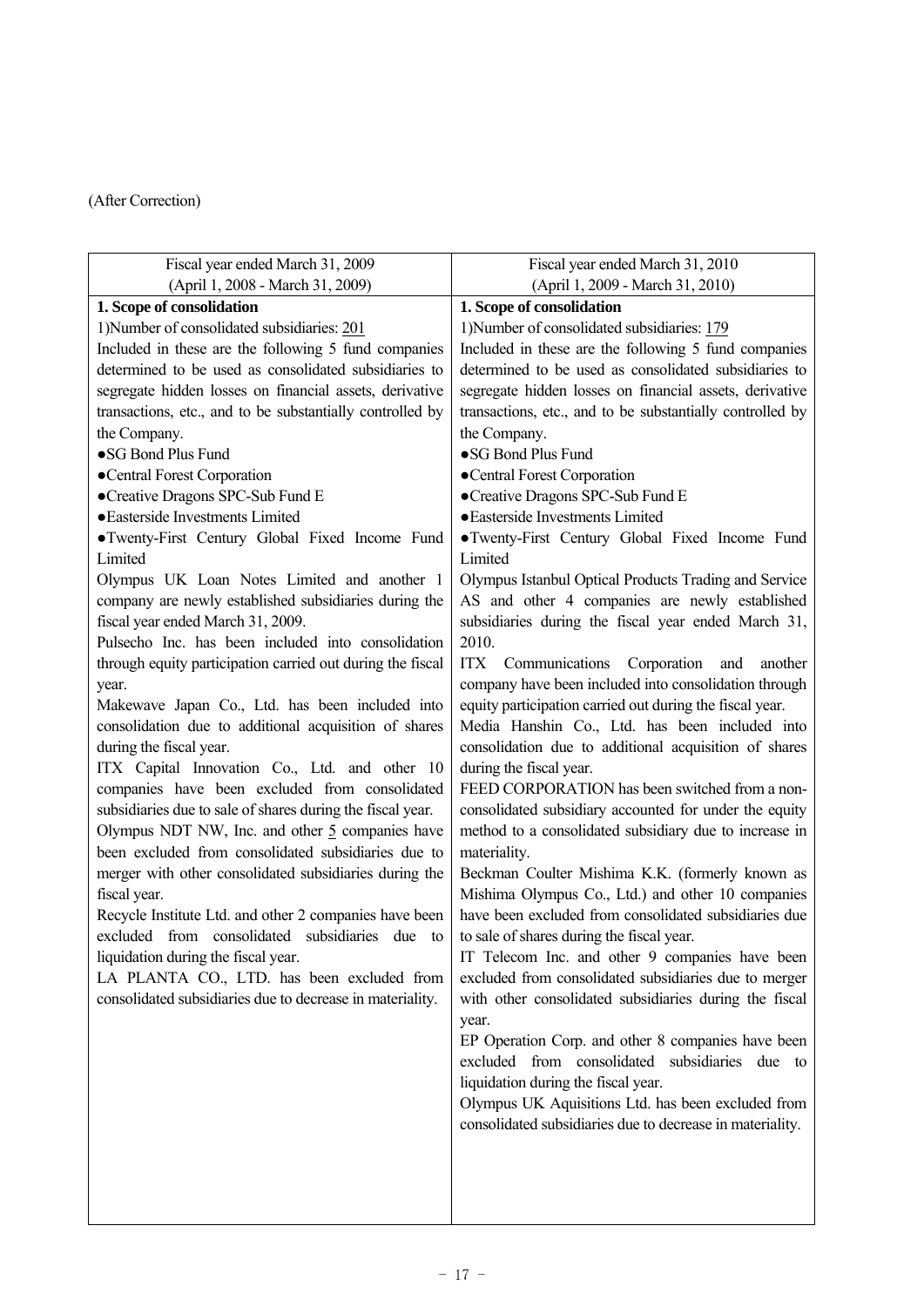| Fiscal year ended March 31, 2009                        | Fiscal year ended March 31, 2010                         |
|---------------------------------------------------------|----------------------------------------------------------|
| (April 1, 2008 - March 31, 2009)                        | (April 1, 2009 - March 31, 2010)                         |
| 2)Name of non-consolidated subsidiaries                 | 2)Name of non-consolidated subsidiaries                  |
| Non-consolidated subsidiaries are as follows:           | Non-consolidated subsidiaries are as follows:            |
| <b>FEED CORPORATION</b>                                 | Radio Cafe, Inc.                                         |
| Radio Cafe, Inc.                                        | LA PLANTA CO., LTD.                                      |
| LA PLANTA CO., LTD., and other 5 companies              | Olympus Memory Works Corp. and other 8 companies         |
| Reason of excluding from the scope of consolidation     | Reason of excluding from the scope of consolidation      |
| The $8$ non-consolidated subsidiaries are all small and | The 13 non-consolidated subsidiaries are all small and   |
| not material when measured by the impact of total       | not material when measured by the impact of total        |
| amounts of assets, net sales, net income, and retained  | amounts of assets, net sales, net income, and retained   |
| earnings (based on the Company's ownership              | earnings (based on the Company's ownership               |
| percentage) of those companies on consolidated          | percentage) of those companies on consolidated           |
| financial statements. They have therefore been excluded | financial statements. They have therefore been excluded  |
| from the scope of consolidation.                        | from the scope of consolidation.                         |
| 2. Application of the Equity Method                     | 2. Application of the Equity Method                      |
| 1)Non-consolidated subsidiaries accounted for under     | 1)Non-consolidated subsidiary accounted for under the    |
| the equity method: 2                                    | equity method: 1                                         |
| <b>FEED CORPORATION</b>                                 | Radio Cafe, Inc.                                         |
| Radio Cafe, Inc.                                        |                                                          |
| 2) Affiliated companies accounted for under the equity  | 2) Affiliated companies accounted for under the equity   |
| method: 18                                              | method: 7                                                |
| <b>ORTEK</b> Corporation                                | <b>ORTEK</b> Corporation                                 |
| Adachi Co., Ltd.                                        | Adachi Co., Ltd.                                         |
| Olympus Cytori Inc., and other 15 companies             | Olympus Cytori Inc., and other 4 companies               |
| ITX Capital Innovation Co., Ltd. and other 5 companies  | FEED CORPORATION has been switched from a non-           |
| have switched from consolidated subsidiaries to         | consolidated subsidiary accounted for under the equity   |
| affiliated companies accounted for under the equity     | method to a consolidated subsidiary due to increase in   |
| method due to partial sale of shares during the fiscal  | materiality.                                             |
| year.                                                   | Media Hanshin Co., Ltd. has been switched from an        |
| Resect Medical, Inc. has been excluded from affiliated  | affiliated company accounted for under the equity        |
| companies accounted for under the equity method due     | method to a consolidated subsidiary due to additional    |
| to sale of shares during the fiscal year.               | purchase of treasury stock.                              |
|                                                         | ITX Capital Innovation Co., Ltd. and other 8 companies   |
|                                                         | have excluded from affiliated companies accounted for    |
|                                                         | under the equity method due to sale of shares during the |
|                                                         | fiscal year.                                             |
|                                                         | Aplix Solutions, Inc. has been excluded from affiliated  |
|                                                         | companies accounted for under the equity method due      |
|                                                         | to liquidation during the fiscal year.                   |
| 3)LA PLANTA CO., LTD. and other 5 non-                  | 3)LA PLANTA CO., LTD. and other 9 non-                   |
| consolidated subsidiaries and 11 affiliated companies   | consolidated subsidiaries and 9 affiliated companies     |
| have not been accounted for under the equity method     | have not been accounted for under the equity method      |
| because the impact of all those companies on            | because the impact of all those companies on             |
| consolidated net income and retained earnings is not    | consolidated net income and retained earnings is not     |
| material.                                               | material.                                                |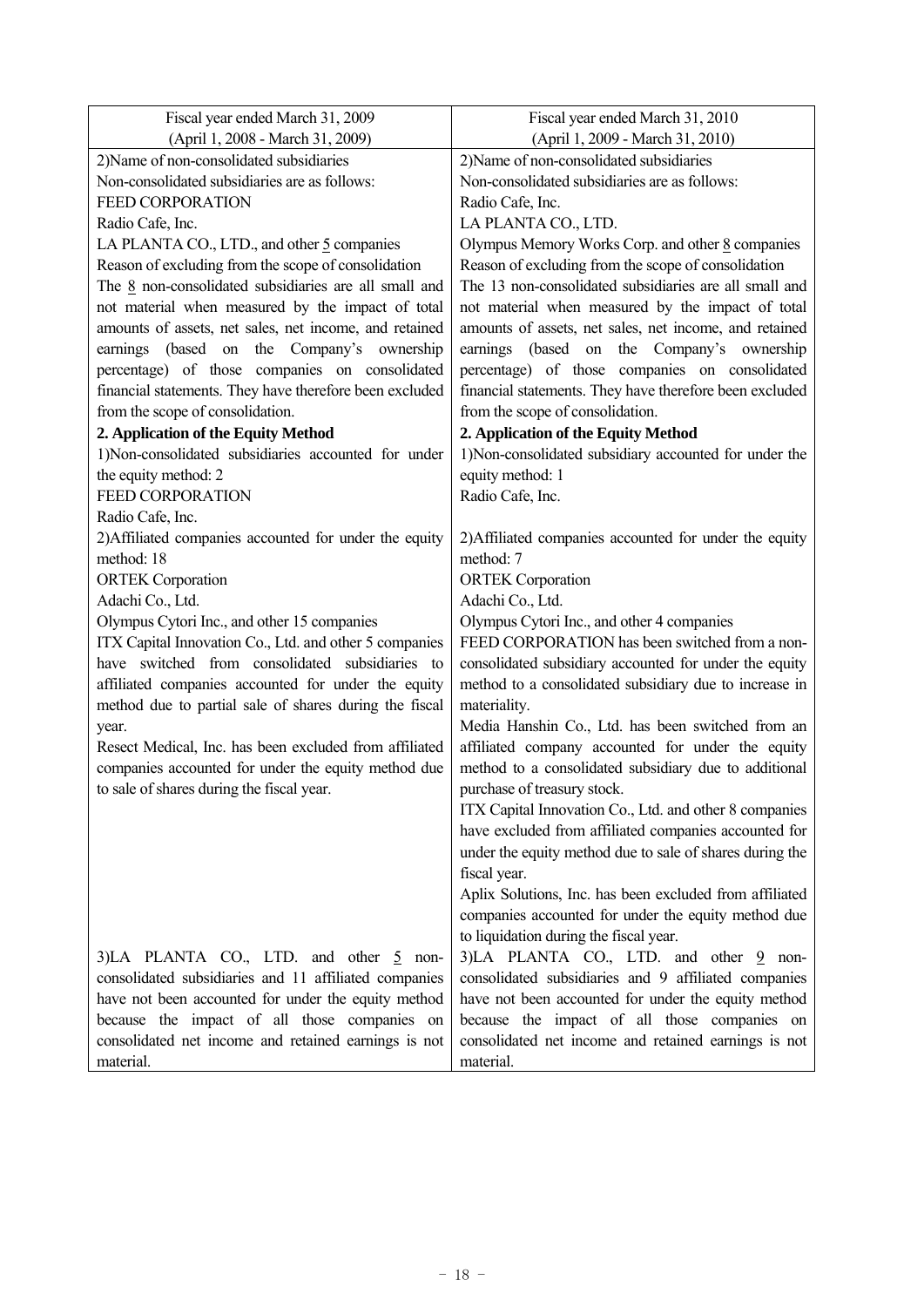4. Correction of "Consolidated Financial Results (Kessan Tanshin) for the Fiscal Year Ended March 31, 2011"

#### **Conent of corrections (sections with no amendments are omitted, and corrections are anderlined)**

P9

2.Status of the Corporate Group

# (Before Correction)

The Company, 188 subsidiaries and 11 affiliated companies are engaged mainly in the manufacture and sales of products in Medical Systems, Life Science and Industrial Systems, Imaging Systems, Information & Communication, others and Holding companies and Financial Investment etc. related to the each business.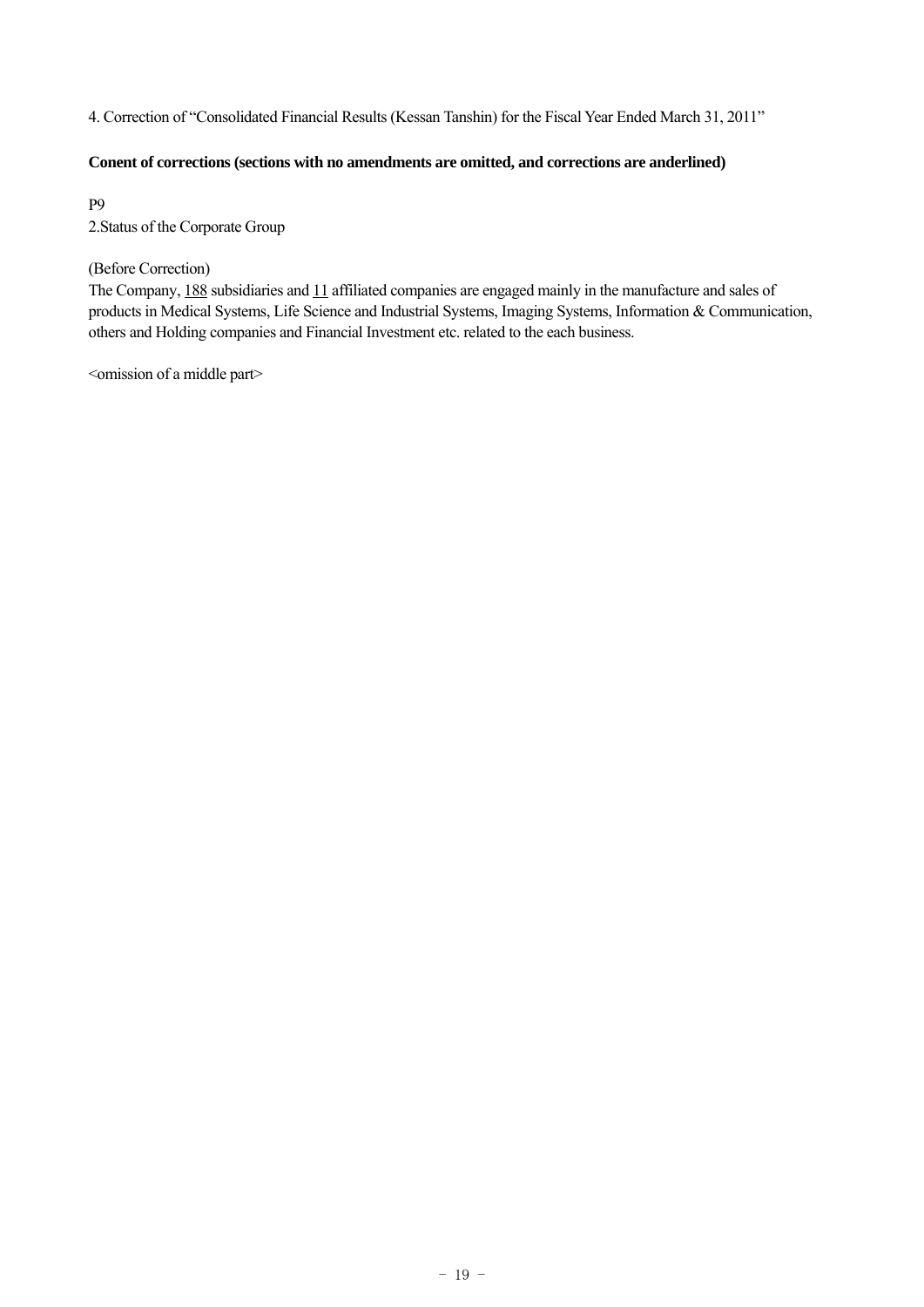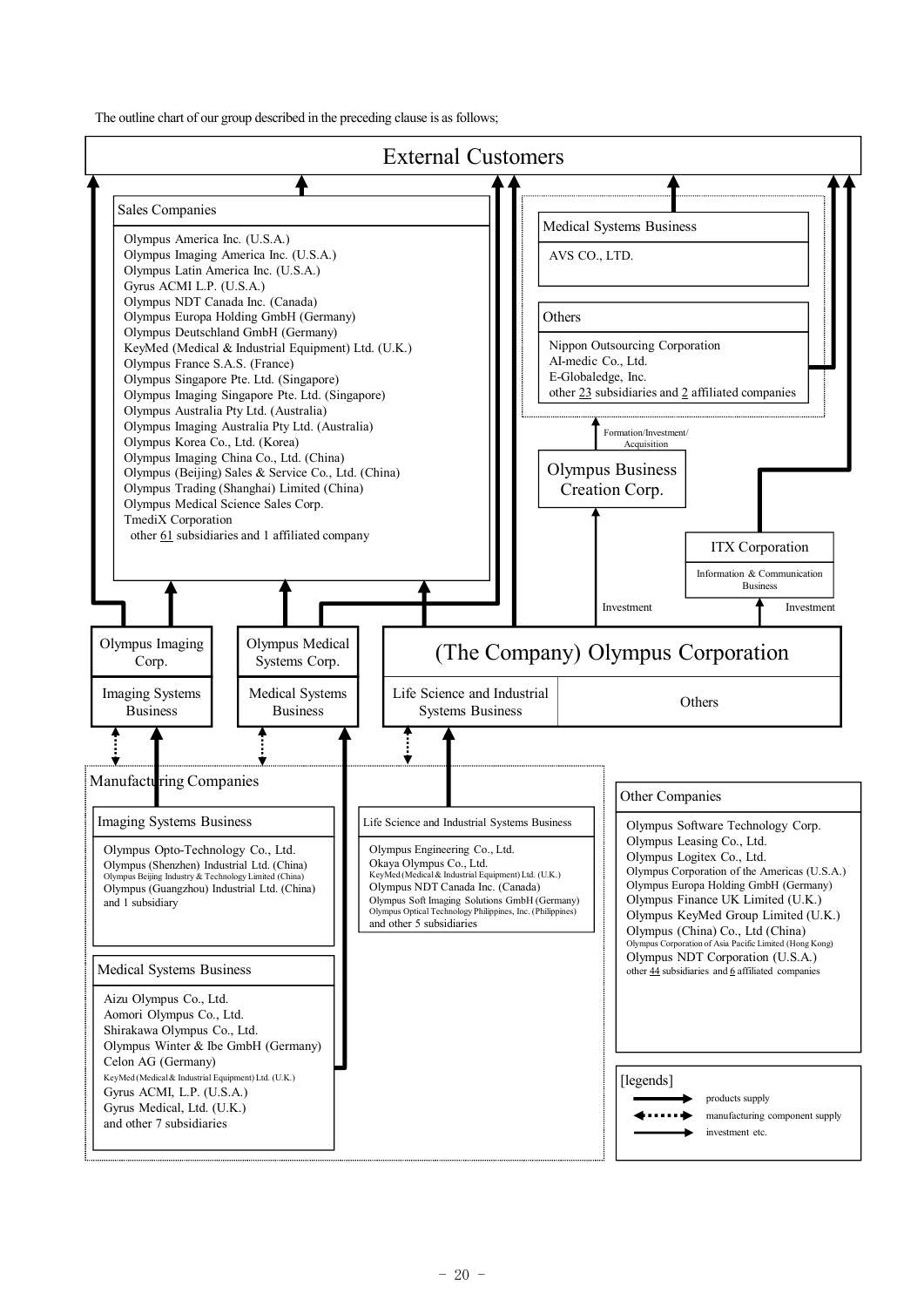The Company, 193 subsidiaries and 9 affiliated companies are engaged mainly in the manufacture and sales of products in Medical Systems, Life Science and Industrial Systems, Imaging Systems, Information & Communication, others and Holding companies and Financial Investment etc. related to the each business.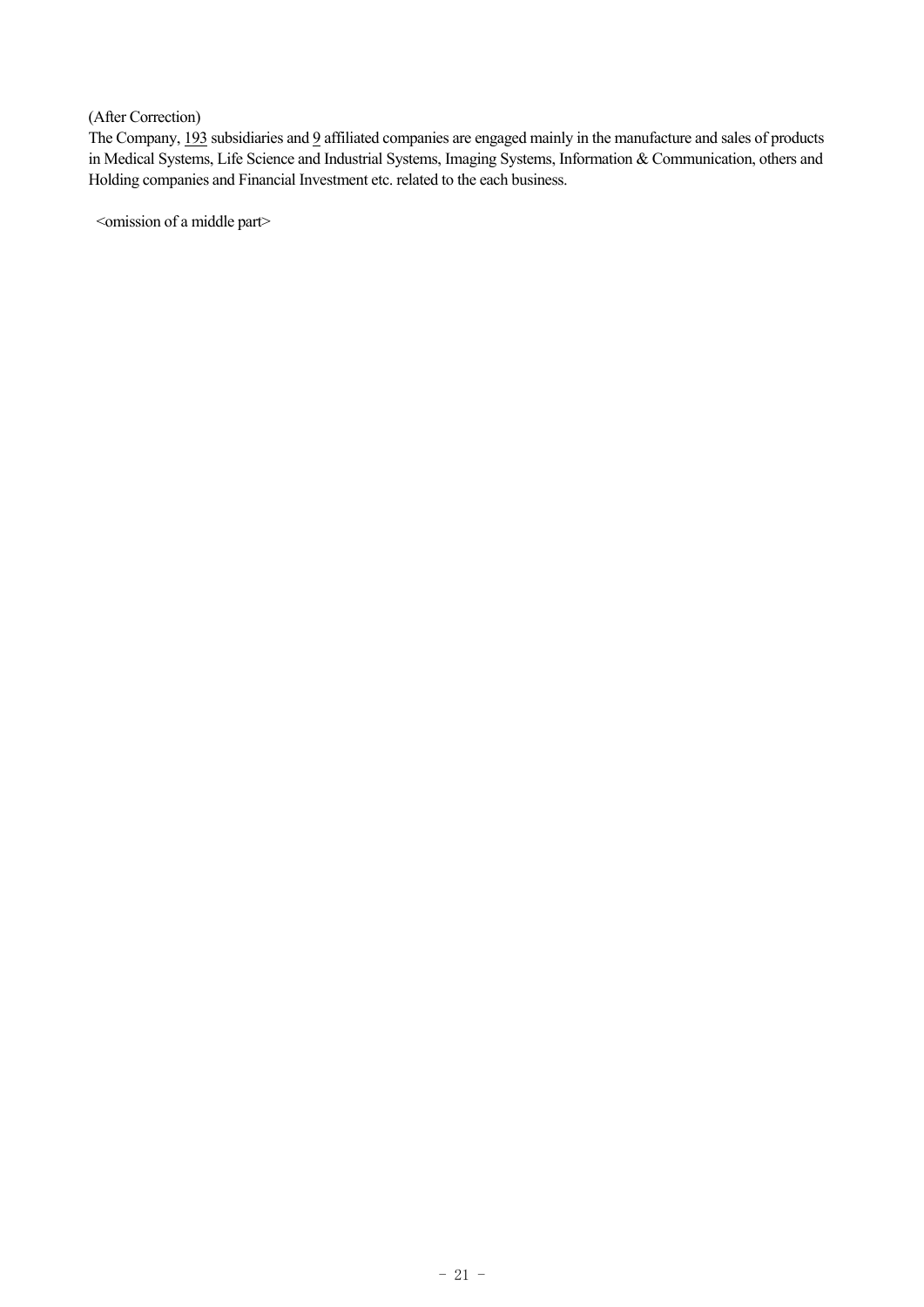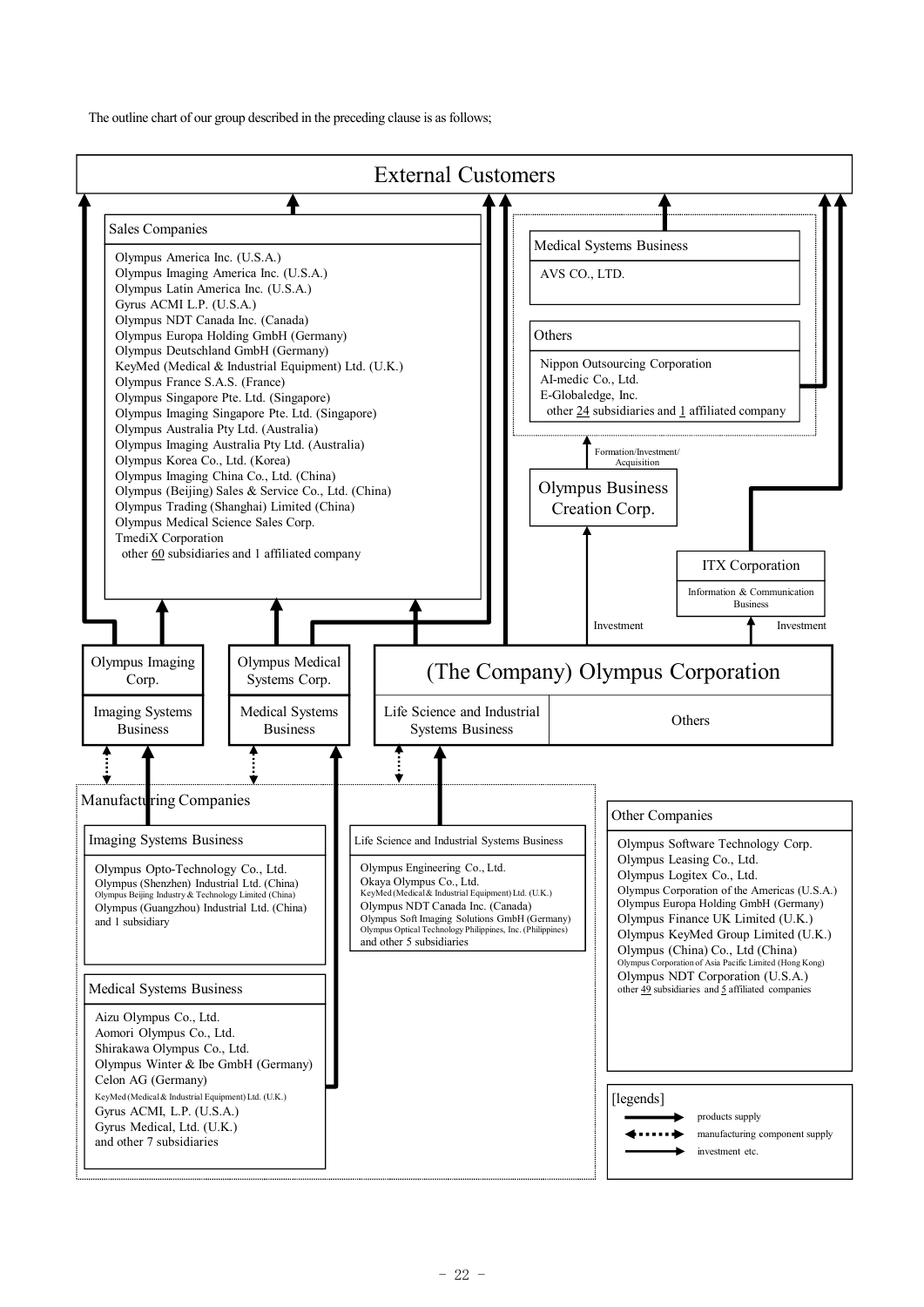P21 4.Consolidated Financial Statements (6)Important Items That Form the Basis for Preparing the Consolidated Financial Statements

(Before Correction)

| Fiscal year ended March 31, 2010                          | Fiscal year ended March 31, 2011                            |
|-----------------------------------------------------------|-------------------------------------------------------------|
| (April 1, 2009 - March 31, 2010)                          | (April 1, 2010 - March 31, 2011)                            |
| 1. Scope of consolidation                                 | 1. Scope of consolidation                                   |
| 1) Number of consolidated subsidiaries: 172               | 1) Number of consolidated subsidiaries: 179                 |
| Included in these are the following 5 fund companies      | Olympus Biotech Europe SAS. and other 2 companies           |
| determined to be used as consolidated subsidiaries to     | are newly established subsidiaries during the fiscal year   |
| segregate hidden losses on financial assets, derivative   | ended March 31, 2011.                                       |
| transactions, etc., and to be substantially controlled by | Innov-X Systems, Inc. and other 9 companies have been       |
| the Company.                                              | included into consolidation through equity participation    |
| ·SG Bond Plus Fund                                        | carried out during the fiscal year.                         |
| ·Central Forest Corporation                               | Spiration Inc. has been included into consolidation due     |
| •Creative Dragons SPC-Sub Fund E                          | to additional acquisition of shares during the fiscal year. |
| · Easterside Investments Limited                          | Olympus Business Creation Corp. and other 4                 |
| ·Twenty-First Century Global Fixed Income Fund            | companies have been switched from non-consolidated          |
| Limited                                                   | subsidiaries accounted for under the equity method to       |
| Olympus Istanbul Optical Products Trading and Service     | consolidated subsidiaries due to increase in materiality.   |
| AS and other 4 companies are newly established            | United Healthcare Corp. and another company have            |
| subsidiaries during the fiscal year ended March 31,       | been excluded from consolidated subsidiaries due to         |
| 2010.                                                     | sale of shares during the fiscal year.                      |
| ITX<br>Communications<br>Corporation<br>and<br>another    | Olympus RUS LLC and other 2 companies have been             |
| company have been included into consolidation through     | excluded from consolidated subsidiaries due to merger       |
| equity participation carried out during the fiscal year.  | with other consolidated subsidiaries during the fiscal      |
| Media Hanshin Co., Ltd. has been included into            | year.                                                       |
| consolidation due to additional acquisition of shares     | Media Hanshin Co., Ltd. and another company have            |
| during the fiscal year.                                   | been excluded from consolidated subsidiaries due to         |
| FEED CORPORATION has been switched from a non-            | liquidation during the fiscal year.                         |
| consolidated subsidiary accounted for under the equity    | The following 5 fund companies determined to be used        |
| method to a consolidated subsidiary due to increase in    | to segregate hidden losses on financial assets, derivative  |
| materiality.                                              | transactions, etc., and to be substantially controlled by   |
| Beckman Coulter Mishima K.K. (formerly known as           | the Company, have been excluded from consolidated           |
| Mishima Olympus Co., Ltd.) and other 10 companies         | subsidiaries due to their liquidation during the fiscal     |
| have been excluded from consolidated subsidiaries due     | year.                                                       |
| to sale of shares during the fiscal year.                 | •SG Bond Plus Fund                                          |
| IT Telecom Inc. and other 9 companies have been           | •Central Forest Corporation                                 |
| excluded from consolidated subsidiaries due to merger     | •Creative Dragons SPC-Sub Fund E                            |
| with other consolidated subsidiaries during the fiscal    | · Easterside Investments Limited                            |
| year.                                                     | • Twenty-First Century Global Fixed Income Fund             |
| EP Operation Corp. and other 8 companies have been        | Limited                                                     |
| excluded from consolidated subsidiaries due<br>to         |                                                             |
| liquidation during the fiscal year.                       |                                                             |
| Olympus UK Acquisitions Limited has been excluded         |                                                             |
| from consolidated subsidiaries due to decrease in         |                                                             |
| materiality.                                              |                                                             |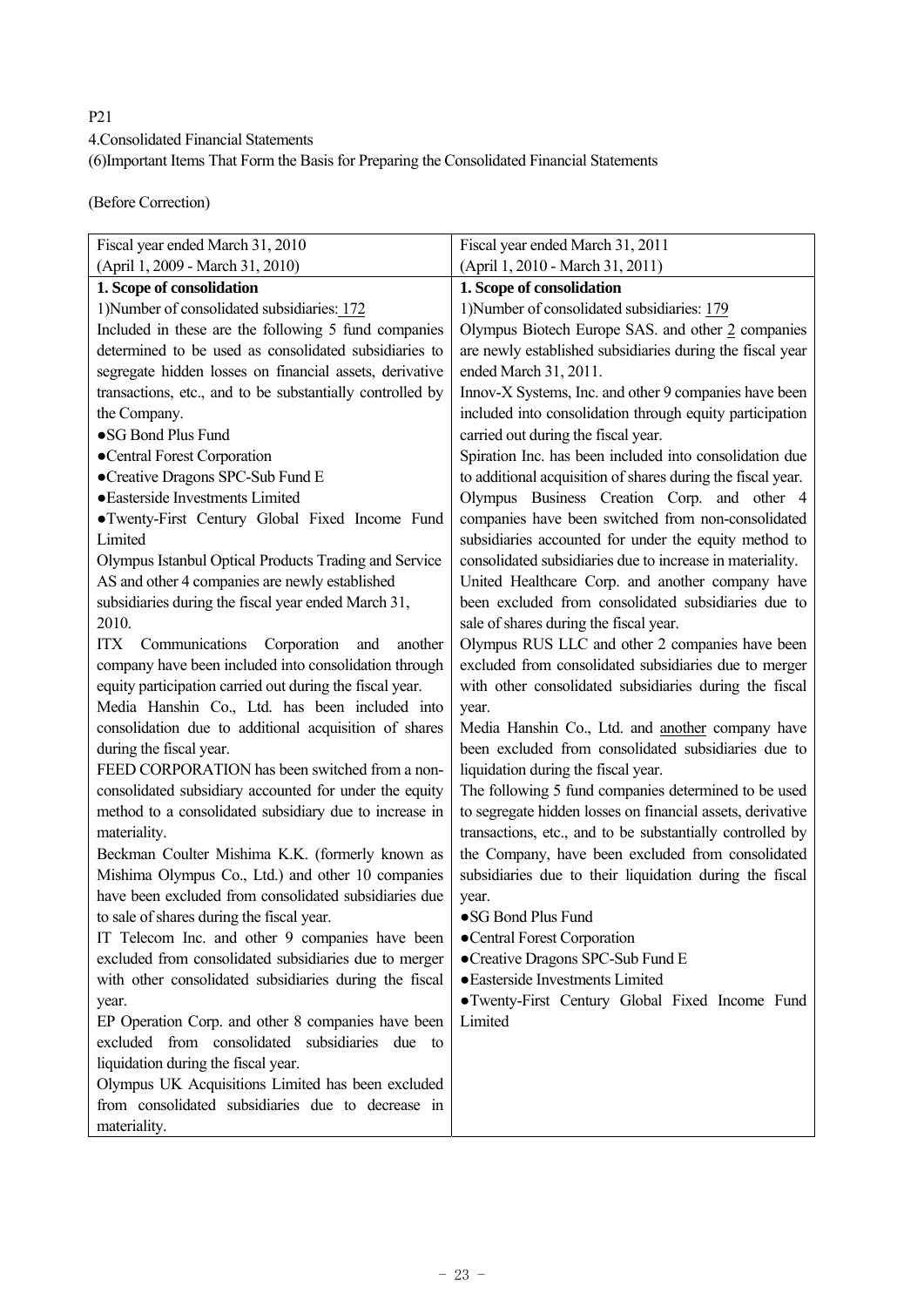| Fiscal year ended March 31, 2010                                                                                                                                                                                                                                                                                                                                                                                            | Fiscal year ended March 31, 2011                                                                                                                                                                                                                                                                                                                                                                                           |
|-----------------------------------------------------------------------------------------------------------------------------------------------------------------------------------------------------------------------------------------------------------------------------------------------------------------------------------------------------------------------------------------------------------------------------|----------------------------------------------------------------------------------------------------------------------------------------------------------------------------------------------------------------------------------------------------------------------------------------------------------------------------------------------------------------------------------------------------------------------------|
| (April 1, 2009 - March 31, 2010)                                                                                                                                                                                                                                                                                                                                                                                            | (April 1, 2010 - March 31, 2011)                                                                                                                                                                                                                                                                                                                                                                                           |
| 2) Name of non-consolidated subsidiaries                                                                                                                                                                                                                                                                                                                                                                                    | 2) Name of non-consolidated subsidiaries                                                                                                                                                                                                                                                                                                                                                                                   |
| Non-consolidated subsidiaries are as follows:                                                                                                                                                                                                                                                                                                                                                                               | Non-consolidated subsidiaries are as follows:                                                                                                                                                                                                                                                                                                                                                                              |
| Radio Cafe, Inc.                                                                                                                                                                                                                                                                                                                                                                                                            | LA PLANTA CO., LTD.                                                                                                                                                                                                                                                                                                                                                                                                        |
| LA PLANTA CO., LTD.                                                                                                                                                                                                                                                                                                                                                                                                         | Olympus-Supportmate Corp.                                                                                                                                                                                                                                                                                                                                                                                                  |
| Olympus Memory Works Corp. and other<br>10                                                                                                                                                                                                                                                                                                                                                                                  | Olympus UK Acquisitions Limited and other 6                                                                                                                                                                                                                                                                                                                                                                                |
| companies                                                                                                                                                                                                                                                                                                                                                                                                                   | companies                                                                                                                                                                                                                                                                                                                                                                                                                  |
| Reason of excluding from the scope of consolidation<br>The 13 non-consolidated subsidiaries are all small and<br>not material when measured by the impact of total<br>amounts of assets, net sales, net income, and retained<br>earnings (based on the Company's ownership<br>percentage) of those companies on consolidated<br>financial statements. They have therefore been excluded<br>from the scope of consolidation. | Reason of excluding from the scope of consolidation<br>The 9 non-consolidated subsidiaries are all small and<br>not material when measured by the impact of total<br>amounts of assets, net sales, net income, and retained<br>earnings (based on the Company's ownership<br>percentage) of those companies on consolidated<br>financial statements. They have therefore been excluded<br>from the scope of consolidation. |
| 2. Application of the Equity Method<br>1)Non-consolidated subsidiary accounted for under the<br>equity method: 1<br>Radio Cafe, Inc.                                                                                                                                                                                                                                                                                        | 2. Application of the Equity Method<br>1)Non-consolidated subsidiary Radio Cafe, Inc. has<br>been excluded from non-consolidated affiliated<br>companies accounted for under the equity method due                                                                                                                                                                                                                         |
|                                                                                                                                                                                                                                                                                                                                                                                                                             | to sale of shares during the fiscal year.                                                                                                                                                                                                                                                                                                                                                                                  |
| 2) Affiliated companies accounted for under the equity                                                                                                                                                                                                                                                                                                                                                                      | 2) Affiliated companies accounted for under the equity                                                                                                                                                                                                                                                                                                                                                                     |
| method: 7                                                                                                                                                                                                                                                                                                                                                                                                                   | method: 4                                                                                                                                                                                                                                                                                                                                                                                                                  |
| <b>ORTEK</b> Corporation                                                                                                                                                                                                                                                                                                                                                                                                    | Adachi Co., Ltd.                                                                                                                                                                                                                                                                                                                                                                                                           |
| Adachi Co., Ltd.                                                                                                                                                                                                                                                                                                                                                                                                            | Artefactory Inc.                                                                                                                                                                                                                                                                                                                                                                                                           |
| Olympus Cytori Inc., and other 4 companies                                                                                                                                                                                                                                                                                                                                                                                  | Olympus Cytori Inc., and other 1 company                                                                                                                                                                                                                                                                                                                                                                                   |
| FEED CORPORATION has been switched from a non-                                                                                                                                                                                                                                                                                                                                                                              | ORTEK Corporation and other 2 companies have been                                                                                                                                                                                                                                                                                                                                                                          |
| consolidated subsidiary accounted for under the equity                                                                                                                                                                                                                                                                                                                                                                      | excluded from affiliated companies accounted for under                                                                                                                                                                                                                                                                                                                                                                     |
| method to a consolidated subsidiary due to increase in<br>materiality.                                                                                                                                                                                                                                                                                                                                                      | the equity method due to sale of shares during the fiscal                                                                                                                                                                                                                                                                                                                                                                  |
| Media Hanshin Co., Ltd. has been switched from an                                                                                                                                                                                                                                                                                                                                                                           | year.                                                                                                                                                                                                                                                                                                                                                                                                                      |
| affiliated company accounted for under the equity                                                                                                                                                                                                                                                                                                                                                                           |                                                                                                                                                                                                                                                                                                                                                                                                                            |
| method to a consolidated subsidiary due to additional                                                                                                                                                                                                                                                                                                                                                                       |                                                                                                                                                                                                                                                                                                                                                                                                                            |
| purchase of treasury stock.                                                                                                                                                                                                                                                                                                                                                                                                 |                                                                                                                                                                                                                                                                                                                                                                                                                            |
| ITX Capital Innovation Co., Ltd. and other 8 companies                                                                                                                                                                                                                                                                                                                                                                      |                                                                                                                                                                                                                                                                                                                                                                                                                            |
| have excluded from affiliated companies accounted for                                                                                                                                                                                                                                                                                                                                                                       |                                                                                                                                                                                                                                                                                                                                                                                                                            |
| under the equity method due to sale of shares during the                                                                                                                                                                                                                                                                                                                                                                    |                                                                                                                                                                                                                                                                                                                                                                                                                            |
| fiscal year.                                                                                                                                                                                                                                                                                                                                                                                                                |                                                                                                                                                                                                                                                                                                                                                                                                                            |
| Aplix Solutions, Inc. has been excluded from affiliated                                                                                                                                                                                                                                                                                                                                                                     |                                                                                                                                                                                                                                                                                                                                                                                                                            |
| companies accounted for under the equity method due                                                                                                                                                                                                                                                                                                                                                                         |                                                                                                                                                                                                                                                                                                                                                                                                                            |
| to liquidation during the fiscal year.                                                                                                                                                                                                                                                                                                                                                                                      |                                                                                                                                                                                                                                                                                                                                                                                                                            |
| 3)LA PLANTA CO., LTD. and other 11 non-                                                                                                                                                                                                                                                                                                                                                                                     | 3)LA PLANTA CO., LTD. and other $8$ non-                                                                                                                                                                                                                                                                                                                                                                                   |
| consolidated subsidiaries and 9 affiliated companies                                                                                                                                                                                                                                                                                                                                                                        | consolidated subsidiaries and 7 affiliated companies                                                                                                                                                                                                                                                                                                                                                                       |
| have not been accounted for under the equity method                                                                                                                                                                                                                                                                                                                                                                         | have not been accounted for under the equity method                                                                                                                                                                                                                                                                                                                                                                        |
| because the impact of all those companies on                                                                                                                                                                                                                                                                                                                                                                                | because the impact of all those companies on                                                                                                                                                                                                                                                                                                                                                                               |
| consolidated net income and retained earnings is not                                                                                                                                                                                                                                                                                                                                                                        | consolidated net income and retained earnings is not                                                                                                                                                                                                                                                                                                                                                                       |
| material.                                                                                                                                                                                                                                                                                                                                                                                                                   | material.                                                                                                                                                                                                                                                                                                                                                                                                                  |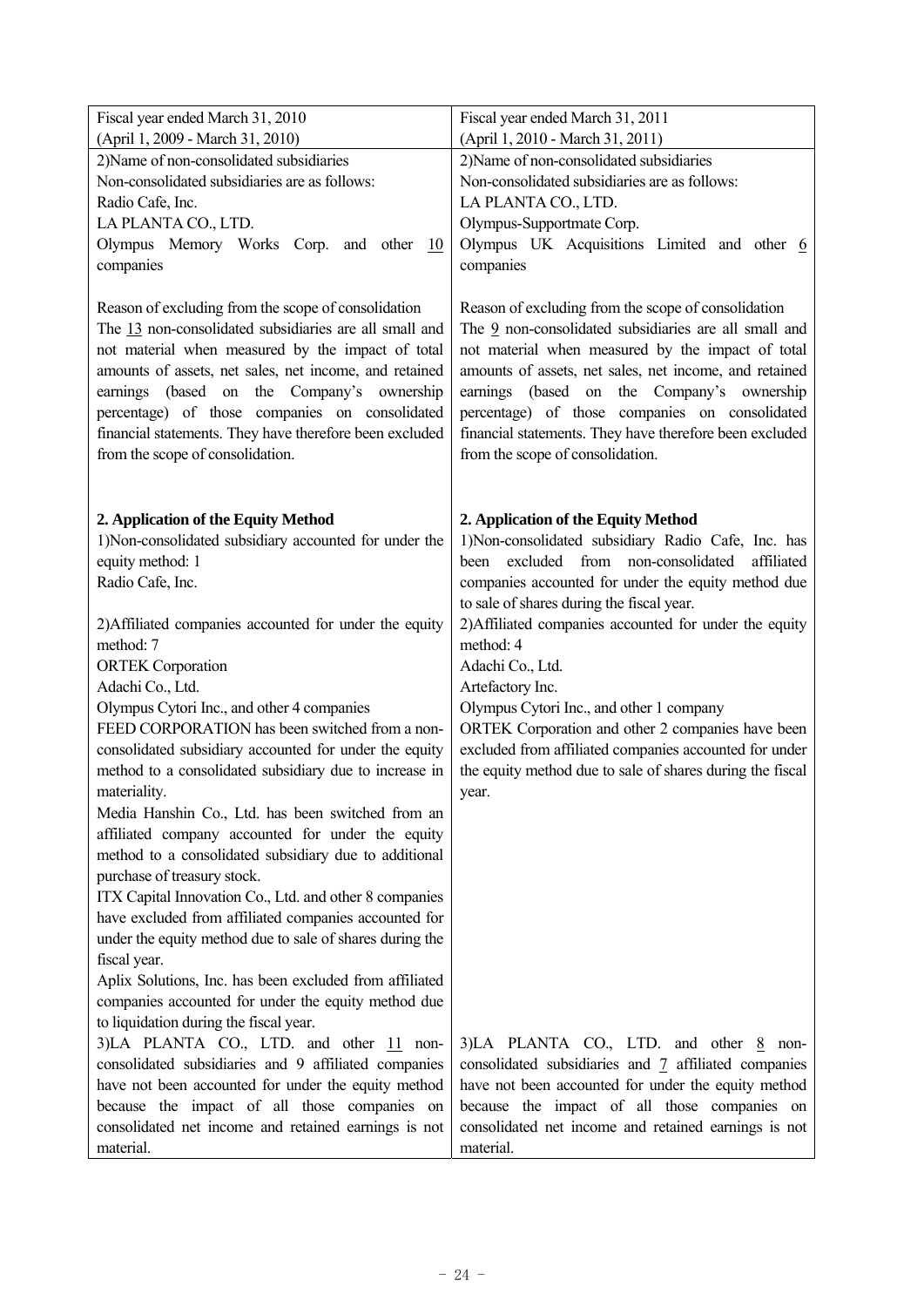| Fiscal year ended March 31, 2010                          | Fiscal year ended March 31, 2011                            |
|-----------------------------------------------------------|-------------------------------------------------------------|
| (April 1, 2009 - March 31, 2010)                          | (April 1, 2010 - March 31, 2011)                            |
| 1. Scope of consolidation                                 | 1. Scope of consolidation                                   |
| 1) Number of consolidated subsidiaries: 179               | 1) Number of consolidated subsidiaries: 185                 |
| Included in these are the following 5 fund companies      | Olympus Biotech Europe SAS. and other 3 companies           |
| determined to be used as consolidated subsidiaries to     | are newly established subsidiaries during the fiscal year   |
| segregate hidden losses on financial assets, derivative   | ended March 31, 2011.                                       |
| transactions, etc., and to be substantially controlled by | Innov-X Systems, Inc. and other 9 companies have been       |
| the Company.                                              | included into consolidation through equity participation    |
| ·SG Bond Plus Fund                                        | carried out during the fiscal year.                         |
| •Central Forest Corporation                               | Spiration Inc. has been included into consolidation due     |
| •Creative Dragons SPC-Sub Fund E                          | to additional acquisition of shares during the fiscal year. |
| · Easterside Investments Limited                          | Olympus Business Creation Corp. and other 4                 |
| ·Twenty-First Century Global Fixed Income Fund            | companies have been switched from non-consolidated          |
| Limited                                                   | subsidiaries accounted for under the equity method to       |
| Olympus Istanbul Optical Products Trading and Service     | consolidated subsidiaries due to increase in materiality.   |
| AS and other 4 companies are newly established            | United Healthcare Corp. and another company have            |
| subsidiaries during the fiscal year ended March 31,       | been excluded from consolidated subsidiaries due to         |
| 2010.                                                     | sale of shares during the fiscal year.                      |
| ITX<br>Communications<br>Corporation<br>and<br>another    | Olympus RUS LLC and other 2 companies have been             |
| company have been included into consolidation through     | excluded from consolidated subsidiaries due to merger       |
| equity participation carried out during the fiscal year.  | with other consolidated subsidiaries during the fiscal      |
| Media Hanshin Co., Ltd. has been included into            | year.                                                       |
| consolidation due to additional acquisition of shares     | Media Hanshin Co., Ltd. and other 3 companies have          |
| during the fiscal year.                                   | been excluded from consolidated subsidiaries due to         |
| FEED CORPORATION has been switched from a non-            | liquidation during the fiscal year.                         |
| consolidated subsidiary accounted for under the equity    | The following 5 fund companies determined to be used        |
| method to a consolidated subsidiary due to increase in    | to segregate hidden losses on financial assets, derivative  |
| materiality.                                              | transactions, etc., and to be substantially controlled by   |
| Beckman Coulter Mishima K.K. (formerly known as           | the Company, have been excluded from consolidated           |
| Mishima Olympus Co., Ltd.) and other 10 companies         | subsidiaries due to their liquidation during the fiscal     |
| have been excluded from consolidated subsidiaries due     | year.                                                       |
| to sale of shares during the fiscal year.                 | •SG Bond Plus Fund                                          |
| IT Telecom Inc. and other 9 companies have been           | •Central Forest Corporation                                 |
| excluded from consolidated subsidiaries due to merger     | •Creative Dragons SPC-Sub Fund E                            |
| with other consolidated subsidiaries during the fiscal    | · Easterside Investments Limited                            |
| year.                                                     | • Twenty-First Century Global Fixed Income Fund             |
| EP Operation Corp. and other 8 companies have been        | Limited                                                     |
| excluded from consolidated subsidiaries due to            |                                                             |
| liquidation during the fiscal year.                       |                                                             |
| Olympus UK Acquisitions Limited has been excluded         |                                                             |
| from consolidated subsidiaries due to decrease in         |                                                             |
| materiality.                                              |                                                             |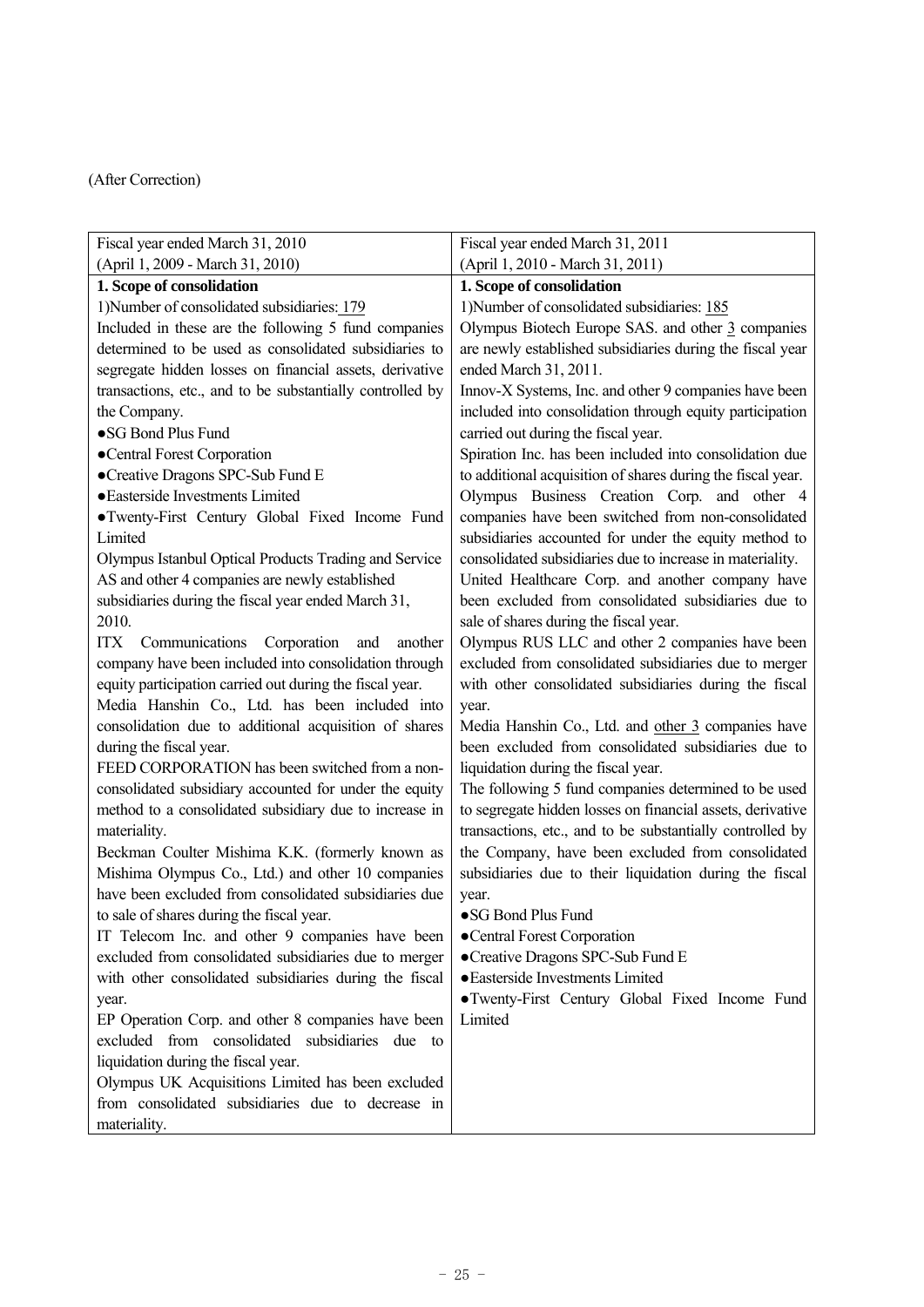| Fiscal year ended March 31, 2010                                                                                                                                                                                                                                                                                                                                                                                            | Fiscal year ended March 31, 2011                                                                                                                                                                                                                                                                                                                                                                                             |
|-----------------------------------------------------------------------------------------------------------------------------------------------------------------------------------------------------------------------------------------------------------------------------------------------------------------------------------------------------------------------------------------------------------------------------|------------------------------------------------------------------------------------------------------------------------------------------------------------------------------------------------------------------------------------------------------------------------------------------------------------------------------------------------------------------------------------------------------------------------------|
| (April 1, 2009 - March 31, 2010)                                                                                                                                                                                                                                                                                                                                                                                            | (April 1, 2010 - March 31, 2011)                                                                                                                                                                                                                                                                                                                                                                                             |
| 2)Name of non-consolidated subsidiaries                                                                                                                                                                                                                                                                                                                                                                                     | 2) Name of non-consolidated subsidiaries                                                                                                                                                                                                                                                                                                                                                                                     |
| Non-consolidated subsidiaries are as follows:                                                                                                                                                                                                                                                                                                                                                                               | Non-consolidated subsidiaries are as follows:                                                                                                                                                                                                                                                                                                                                                                                |
| Radio Cafe, Inc.                                                                                                                                                                                                                                                                                                                                                                                                            | LA PLANTA CO., LTD.                                                                                                                                                                                                                                                                                                                                                                                                          |
| LA PLANTA CO., LTD.                                                                                                                                                                                                                                                                                                                                                                                                         | Olympus-Supportmate Corp.                                                                                                                                                                                                                                                                                                                                                                                                    |
| Olympus Memory Works Corp. and other 8 companies                                                                                                                                                                                                                                                                                                                                                                            | Olympus UK Acquisitions Limited and other $\frac{5}{2}$                                                                                                                                                                                                                                                                                                                                                                      |
|                                                                                                                                                                                                                                                                                                                                                                                                                             | companies                                                                                                                                                                                                                                                                                                                                                                                                                    |
| Reason of excluding from the scope of consolidation<br>The 11 non-consolidated subsidiaries are all small and<br>not material when measured by the impact of total<br>amounts of assets, net sales, net income, and retained<br>earnings (based on the Company's ownership<br>percentage) of those companies on consolidated<br>financial statements. They have therefore been excluded<br>from the scope of consolidation. | Reason of excluding from the scope of consolidation<br>The $8$ non-consolidated subsidiaries are all small and<br>not material when measured by the impact of total<br>amounts of assets, net sales, net income, and retained<br>earnings (based on the Company's ownership<br>percentage) of those companies on consolidated<br>financial statements. They have therefore been excluded<br>from the scope of consolidation. |
| 2. Application of the Equity Method                                                                                                                                                                                                                                                                                                                                                                                         | 2. Application of the Equity Method                                                                                                                                                                                                                                                                                                                                                                                          |
| 1)Non-consolidated subsidiary accounted for under the                                                                                                                                                                                                                                                                                                                                                                       | 1)Non-consolidated subsidiary Radio Cafe, Inc. has<br>been excluded from non-consolidated<br>affiliated                                                                                                                                                                                                                                                                                                                      |
| equity method: 1                                                                                                                                                                                                                                                                                                                                                                                                            |                                                                                                                                                                                                                                                                                                                                                                                                                              |
| Radio Cafe, Inc.                                                                                                                                                                                                                                                                                                                                                                                                            | companies accounted for under the equity method due<br>to sale of shares during the fiscal year.                                                                                                                                                                                                                                                                                                                             |
|                                                                                                                                                                                                                                                                                                                                                                                                                             | 2) Affiliated companies accounted for under the equity                                                                                                                                                                                                                                                                                                                                                                       |
| 2) Affiliated companies accounted for under the equity<br>method: 7                                                                                                                                                                                                                                                                                                                                                         | method: 4                                                                                                                                                                                                                                                                                                                                                                                                                    |
| <b>ORTEK</b> Corporation                                                                                                                                                                                                                                                                                                                                                                                                    | Adachi Co., Ltd.                                                                                                                                                                                                                                                                                                                                                                                                             |
| Adachi Co., Ltd.                                                                                                                                                                                                                                                                                                                                                                                                            | Artefactory Inc.                                                                                                                                                                                                                                                                                                                                                                                                             |
| Olympus Cytori Inc., and other 4 companies                                                                                                                                                                                                                                                                                                                                                                                  | Olympus Cytori Inc., and other 1 company                                                                                                                                                                                                                                                                                                                                                                                     |
| FEED CORPORATION has been switched from a non-                                                                                                                                                                                                                                                                                                                                                                              | ORTEK Corporation and other 2 companies have been                                                                                                                                                                                                                                                                                                                                                                            |
| consolidated subsidiary accounted for under the equity                                                                                                                                                                                                                                                                                                                                                                      | excluded from affiliated companies accounted for under                                                                                                                                                                                                                                                                                                                                                                       |
| method to a consolidated subsidiary due to increase in                                                                                                                                                                                                                                                                                                                                                                      | the equity method due to sale of shares during the fiscal                                                                                                                                                                                                                                                                                                                                                                    |
| materiality.                                                                                                                                                                                                                                                                                                                                                                                                                | year.                                                                                                                                                                                                                                                                                                                                                                                                                        |
| Media Hanshin Co., Ltd. has been switched from an                                                                                                                                                                                                                                                                                                                                                                           |                                                                                                                                                                                                                                                                                                                                                                                                                              |
| affiliated company accounted for under the equity                                                                                                                                                                                                                                                                                                                                                                           |                                                                                                                                                                                                                                                                                                                                                                                                                              |
| method to a consolidated subsidiary due to additional                                                                                                                                                                                                                                                                                                                                                                       |                                                                                                                                                                                                                                                                                                                                                                                                                              |
| purchase of treasury stock.                                                                                                                                                                                                                                                                                                                                                                                                 |                                                                                                                                                                                                                                                                                                                                                                                                                              |
| ITX Capital Innovation Co., Ltd. and other 8 companies                                                                                                                                                                                                                                                                                                                                                                      |                                                                                                                                                                                                                                                                                                                                                                                                                              |
| have excluded from affiliated companies accounted for                                                                                                                                                                                                                                                                                                                                                                       |                                                                                                                                                                                                                                                                                                                                                                                                                              |
| under the equity method due to sale of shares during the                                                                                                                                                                                                                                                                                                                                                                    |                                                                                                                                                                                                                                                                                                                                                                                                                              |
| fiscal year.                                                                                                                                                                                                                                                                                                                                                                                                                |                                                                                                                                                                                                                                                                                                                                                                                                                              |
| Aplix Solutions, Inc. has been excluded from affiliated                                                                                                                                                                                                                                                                                                                                                                     |                                                                                                                                                                                                                                                                                                                                                                                                                              |
| companies accounted for under the equity method due                                                                                                                                                                                                                                                                                                                                                                         |                                                                                                                                                                                                                                                                                                                                                                                                                              |
| to liquidation during the fiscal year.                                                                                                                                                                                                                                                                                                                                                                                      |                                                                                                                                                                                                                                                                                                                                                                                                                              |
| 3)LA PLANTA CO., LTD. and other 9 non-                                                                                                                                                                                                                                                                                                                                                                                      | 3)LA PLANTA CO., LTD. and other 7 non-                                                                                                                                                                                                                                                                                                                                                                                       |
| consolidated subsidiaries and 9 affiliated companies                                                                                                                                                                                                                                                                                                                                                                        | consolidated subsidiaries and 5 affiliated companies                                                                                                                                                                                                                                                                                                                                                                         |
| have not been accounted for under the equity method                                                                                                                                                                                                                                                                                                                                                                         | have not been accounted for under the equity method                                                                                                                                                                                                                                                                                                                                                                          |
| because the impact of all those companies on                                                                                                                                                                                                                                                                                                                                                                                | because the impact of all those companies on                                                                                                                                                                                                                                                                                                                                                                                 |
| consolidated net income and retained earnings is not                                                                                                                                                                                                                                                                                                                                                                        |                                                                                                                                                                                                                                                                                                                                                                                                                              |
|                                                                                                                                                                                                                                                                                                                                                                                                                             | consolidated net income and retained earnings is not                                                                                                                                                                                                                                                                                                                                                                         |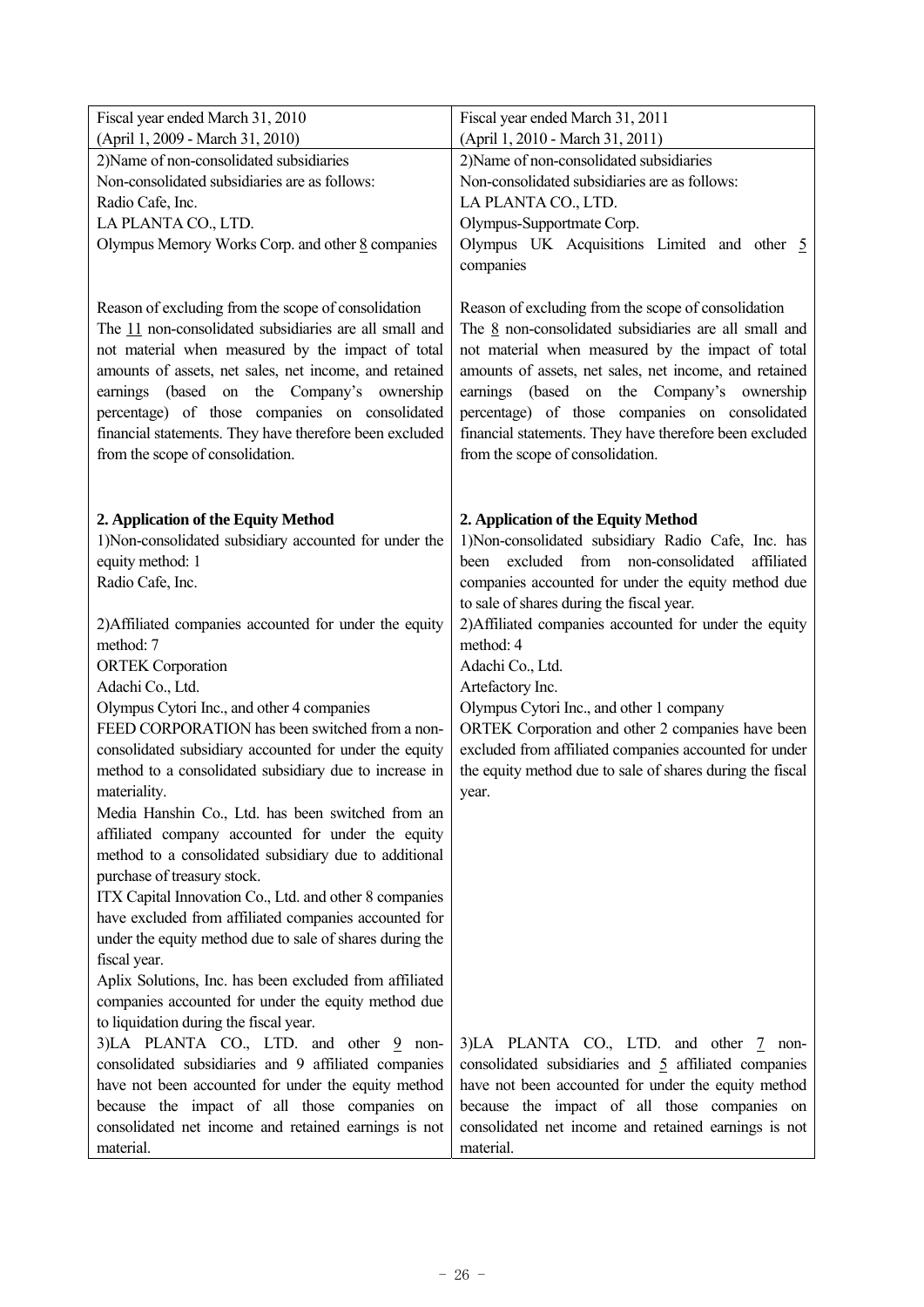5. Correction of "Consolidated Financial Results (Kessan Tanshin) for the Fiscal Year Ended March 31, 2012"

# **Conent of corrections (sections with no amendments are omitted, and corrections are anderlined)**

P10 2.Status of the Corporate Group

# (Before Correction)

The Company, 198 subsidiaries and 10 affiliated companies are engaged mainly in the manufacture and sales of products in Medical Systems, Life Science and Industrial Systems, Imaging Systems, Information & Communication, others and Holding companies and Financial Investment etc. related to the each business.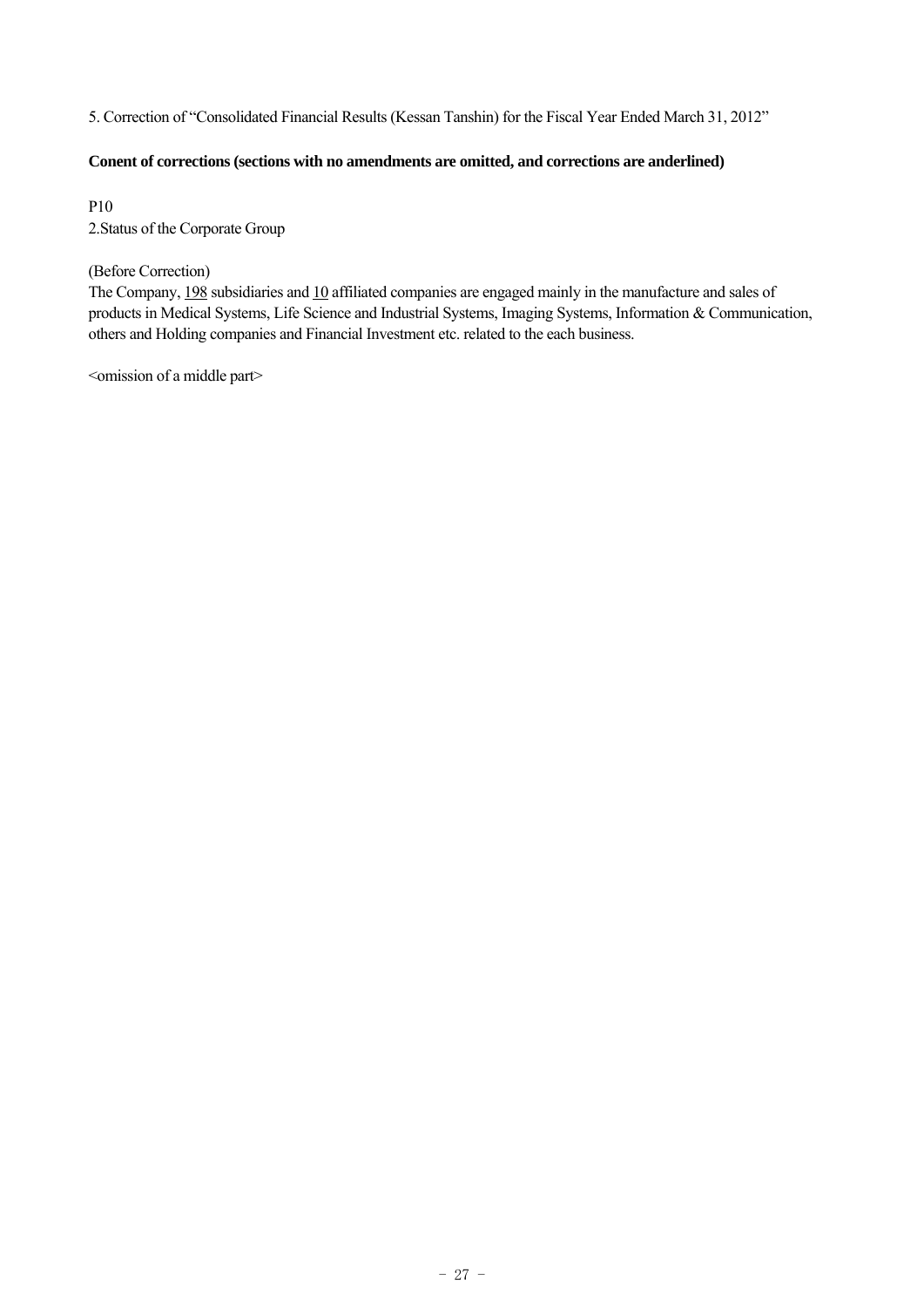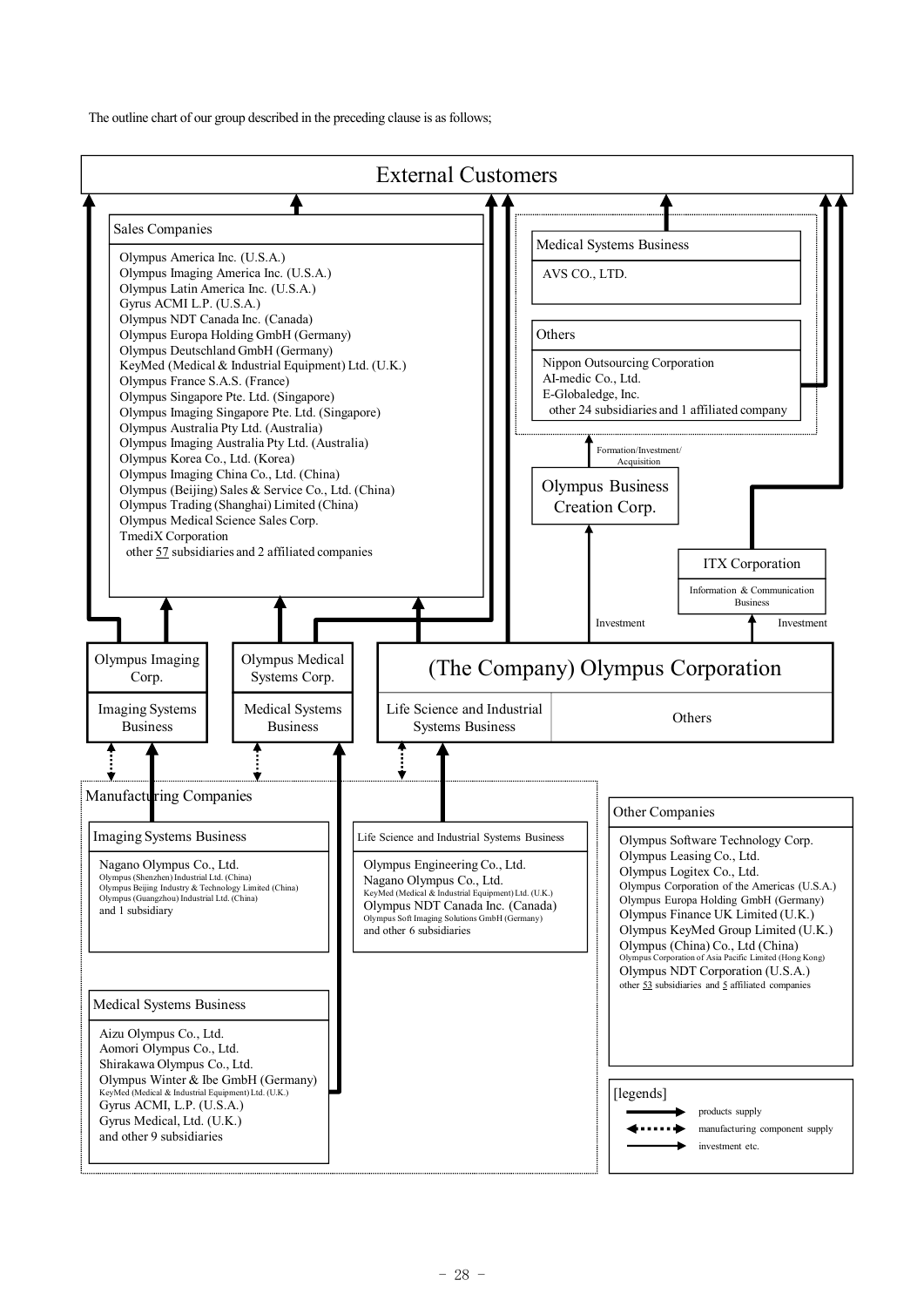The Company, 199 subsidiaries and 8 affiliated companies are engaged mainly in the manufacture and sales of products in Medical Systems, Life Science and Industrial Systems, Imaging Systems, Information & Communication, others and Holding companies and Financial Investment etc. related to the each business.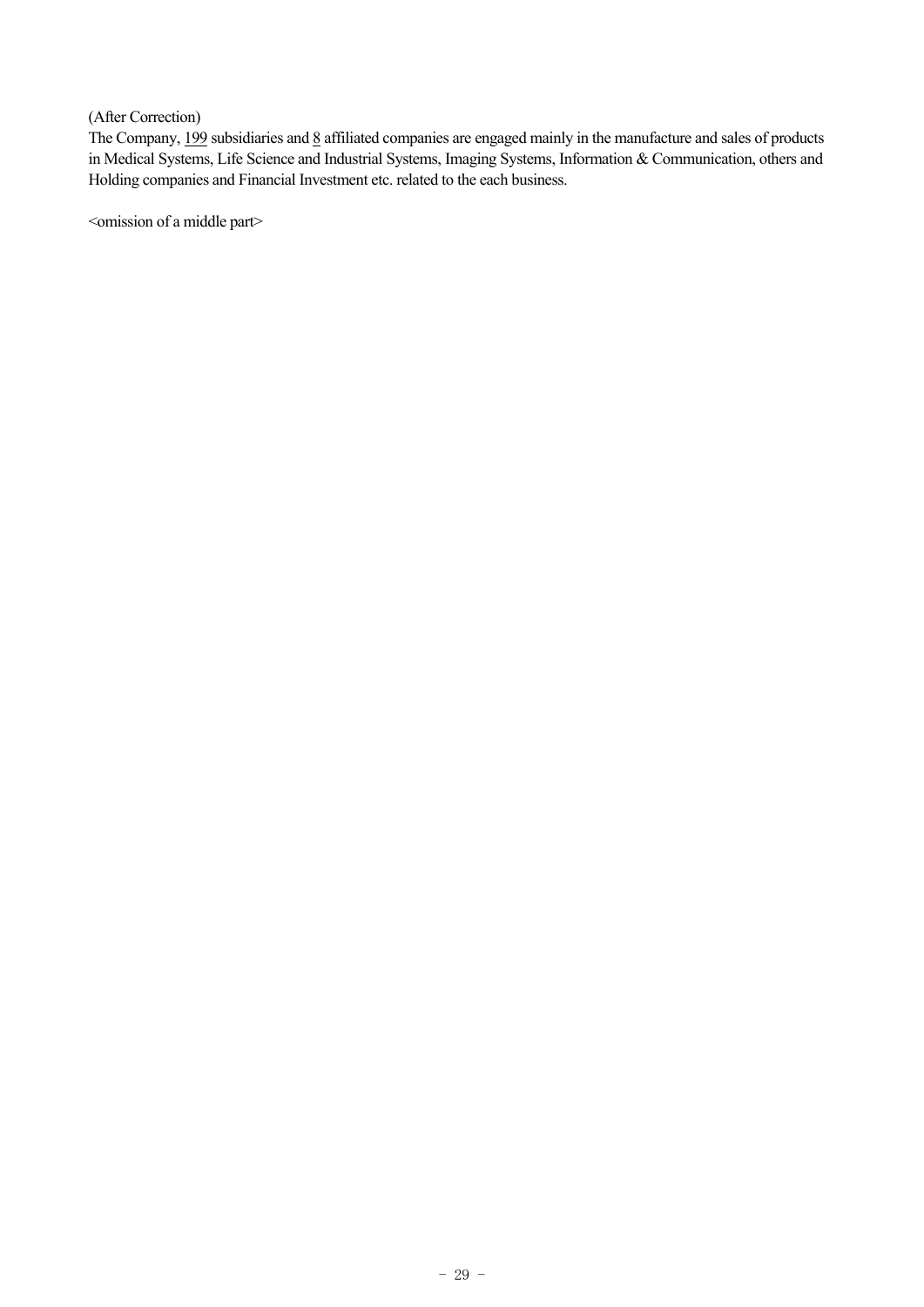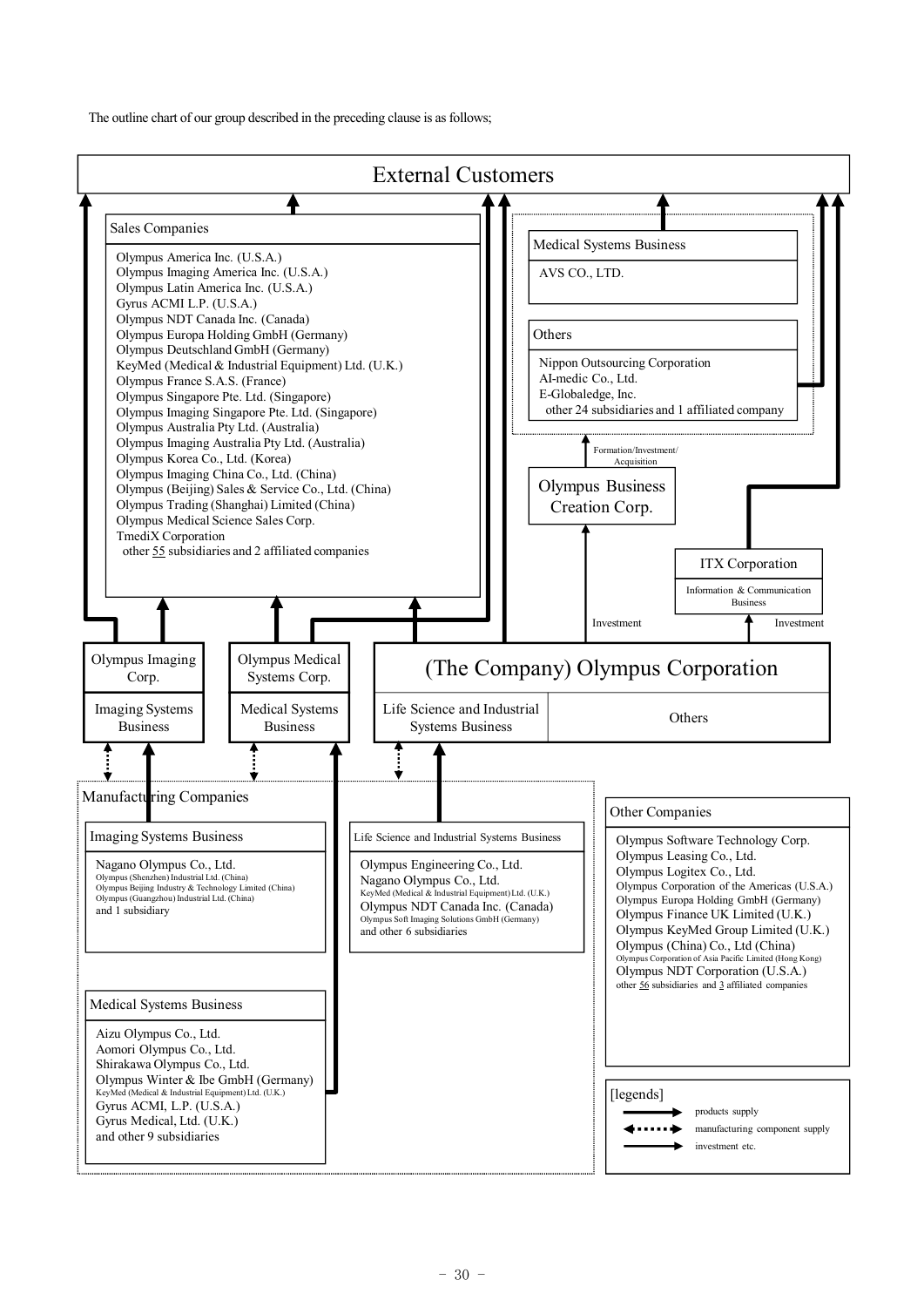# P23

4.Consolidated Financial Statements

(6)Important Items That Form the Basis for Preparing the Consolidated Financial Statements

# (Before Correction)

# **1. Scope of consolidation**

1) Number of consolidated subsidiaries: 188

Olympus Finance Korea Co., Ltd. and other 8 companies are newly established subsidiaries during the fiscal year ended March 31, 2012.

Hirono Kaihatsu Co., Ltd. and other 4 companies have been included into consolidation through equity participation carried out during the fiscal year.

Olympus Medical Systems India Private Limited and other 2 companies have been switched from non-consolidated subsidiaries not accounted for under the equity method to consolidated subsidiaries due to increase in materiality.

Collabos Corporation has been excluded from consolidated subsidiaries due to sale of shares during the fiscal year.

Okaya Olympus Co., Ltd. and other 4 companies have been excluded from consolidated subsidiaries due to merger with other consolidated subsidiaries during the fiscal year.

Golf Dam Co., Ltd. and another company have been excluded from consolidated subsidiaries due to liquidation during the fiscal year.

2) Name of non-consolidated subsidiaries

Non-consolidated subsidiaries are as follows:

Olympus-Supportmate Corp.

Olympus UK Acquisitions Limited and other  $8$  companies

Reason of excluding from the scope of consolidation

The 10 non-consolidated subsidiaries are all small and not material when measured by the impact of total amounts of assets, net sales, net income, and retained earnings (based on the Company's ownership percentage) of those companies on consolidated financial statements. They have therefore been excluded from the scope of consolidation.

#### **2. Application of the equity method**

1) Affiliated companies accounted for under the equity method: 4

Adachi Co., Ltd.

Artefactory Inc.

Olympus Cytori Inc., and other 1 company

2) Olympus-Supportmate Corp. and other 9 non-consolidated subsidiaries and 6 affiliated companies have not been accounted for under the equity method because the impact of all those companies on consolidated net income and retained earnings is not material.